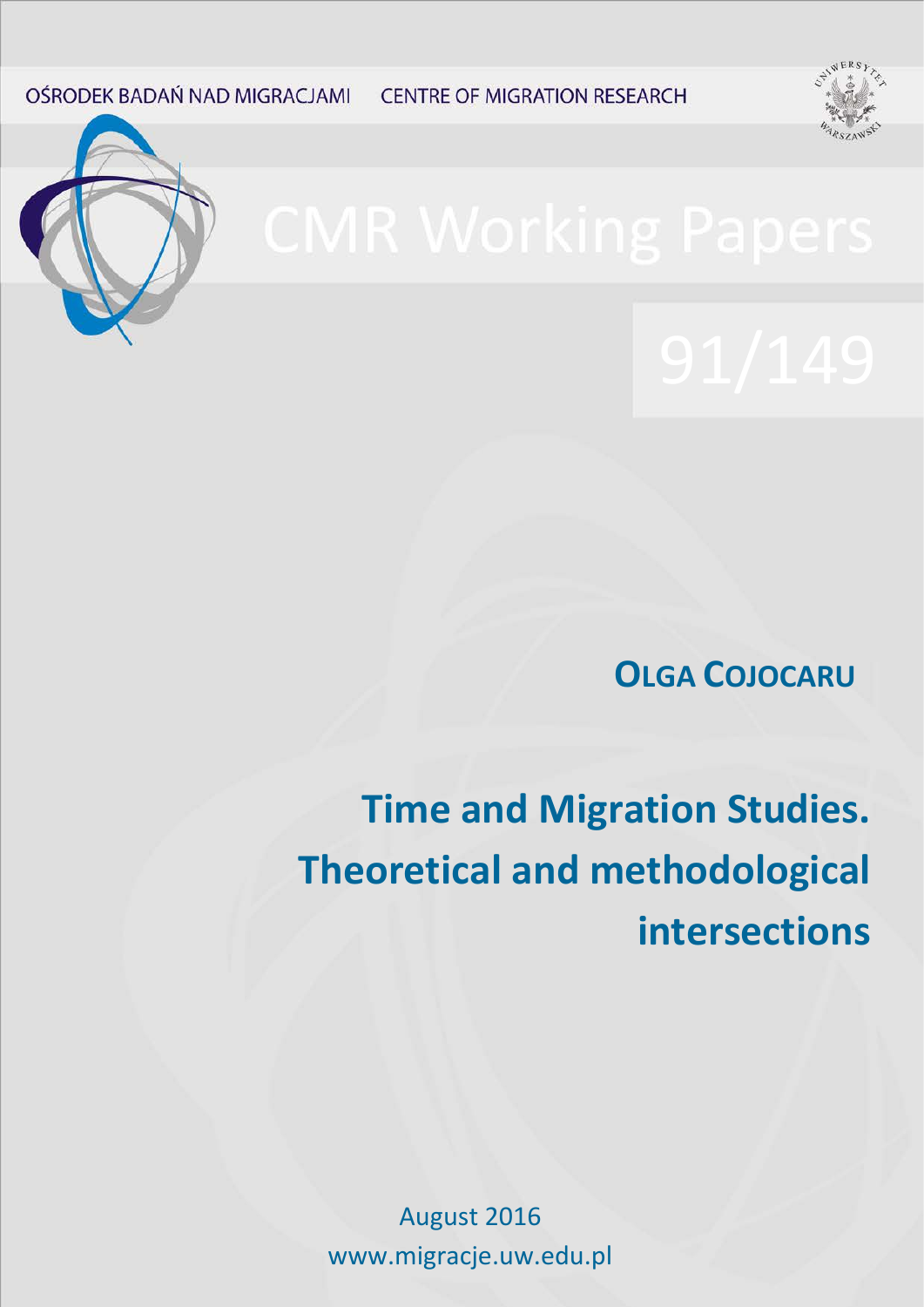**Olga Cojocaru,** Centre of Migration Research, University of Warsaw,

e-mail: **o.cojocaru@uw.edu.pl**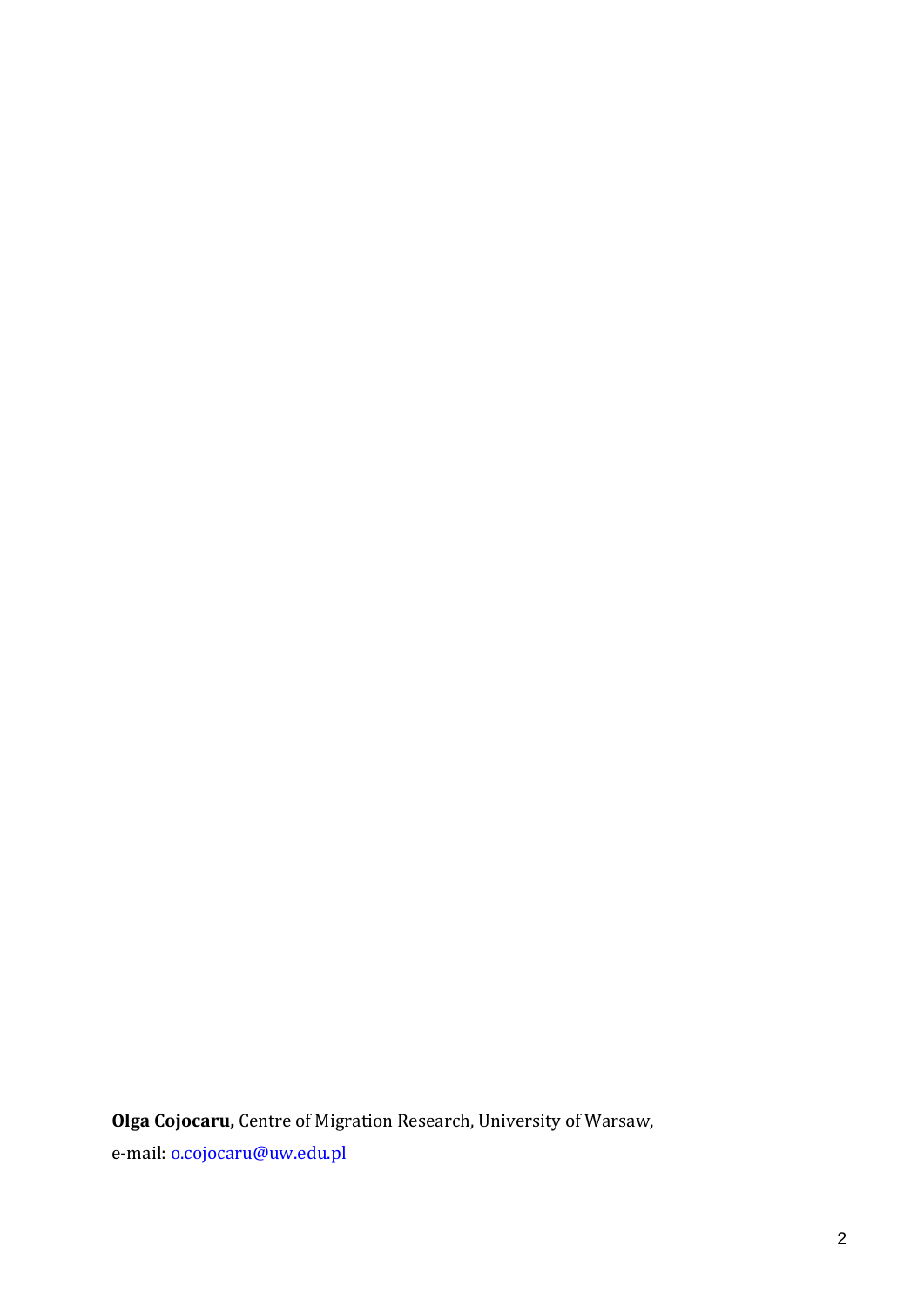#### *Abstract*

This paper examines the intersection of two fields of study, rarely conjoined so far: time scholarship and migration theories. Building upon previous studies that have conceptualized social articulations of time, it aims to trace the intellectual progression of the field, including the major debates and the main thematic categories. By no means exhaustive, the present theoretical review on migration and temporality rests primarily on the works of Robertson (2015), Griffiths et al. (2013), King et al. (2006) and Cwerner (2001) who are among the first scholars to theorize ways in which time or multiple temporalities inform migrants' lives and ethnographic modes to investigate it. By conjoining all these research efforts together, I hope to demonstrate how a temporal approach on migration processes can enrich existing studies with in-depth insights about migrant subjectivities.

Key words: temporalities of migration, transnational families, waiting, uncertainty, bureaucratic time

### *Streszczenie*

W tym artykule analizuję przecięcie się dwóch rzadko zestawianych ze sobą obszarów badawczych: studiów nad czasem i badań migracyjnych. Na podstawie dotychczasowych konceptualizacji czasu jako zjawiska społecznego zamierzam odtworzyć rozwój refleksji w tej dziedzinie z uwzględnieniem punktów węzłowych debaty. Proponowany przegląd nie ma charakteru wyczerpującego i koncentruje się przede wszystkim na pionierskich pracach powstałych na przecięciu perspektywy czasowej i obszaru migracji, takich jak opracowanie Robertson (2015), Griffiths i in. (2013), Kinga i in. (2006) oraz Cwernera (2001). Autorzy ci jako pierwsi konceptualizowali sposoby zanurzenia życia migrantów w czasie i rozmaitych perspektywach czasowych oraz opracowali etnograficzne podejścia służące badaniu czasowego ujęcia migracji.

Korzystając z ich dorobku zamierzam wykazać wartość czasowego (temporalnego) ujęcia zjawisk migracyjnych, jako pomagającego pogłębić wiedzę o doświadczaniu tego procesu przez jego podmioty.

Słowa kluczowe: czasowe ujęcie migracji, rodziny transnarodowe, oczekiwanie, niepewność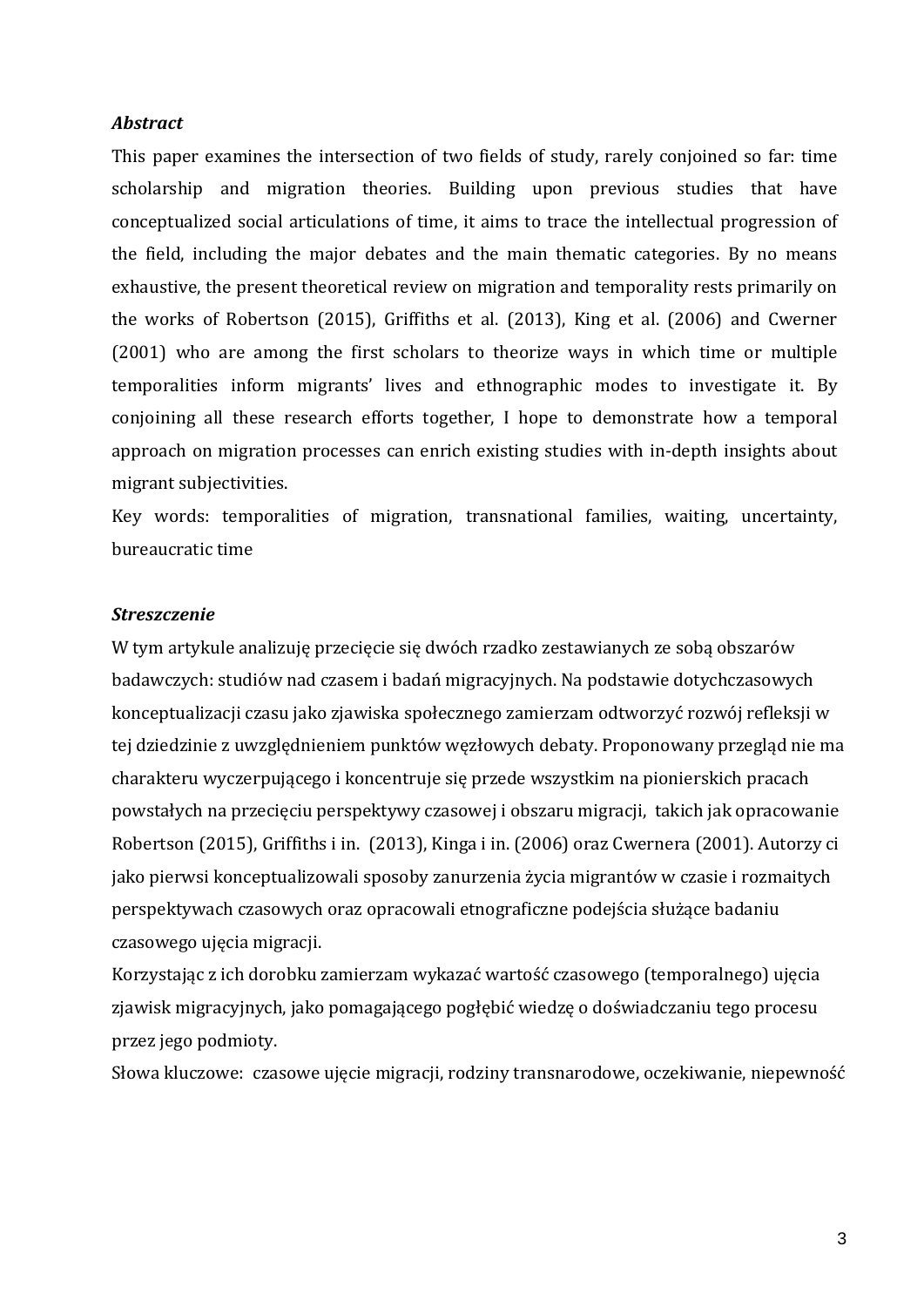# *Acknowledgements*

-

This research has been carried out within Transnational Migration, Citizenship and the Circulation of Rights and Responsibilities (TRANSMIC) project funded by the European Commission's Sev[en](#page-3-0)th Framework Programme and part of the Marie Curie Actions - Initial Training Networks<sup>1</sup>

<span id="page-3-0"></span><sup>1</sup>As a result, the theoretical work reviewed here has been tailored according to the topic of the research project, which tackles Eastern European domestic workers in Italy.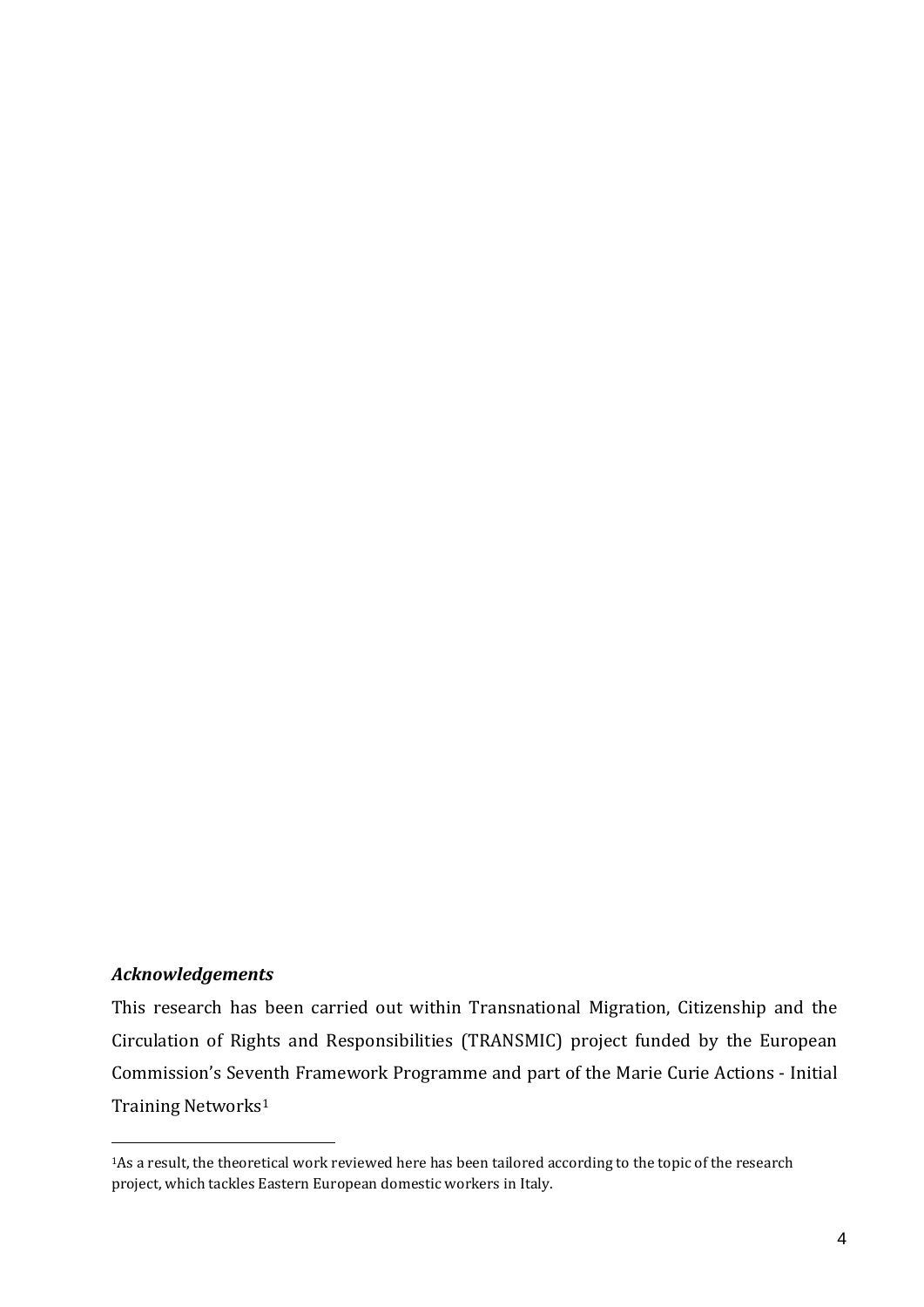# **Table of Contents**

- 1. Introduction
- 2. Why research migration through time?
- 3. Time as a social category
- 4. Migration asynchronies
- 5. Temporalities of transnational families
- 6. Agency
	- 6.1. Agency
	- 6.2. Constraints
	- 6.3. Time perspectives
	- 6.4. Temporal strategies
	- 6.5. Uncertainty and Hope
- 7. Governing time and labour
	- 7.1. Temporalities of indeterminacy bureaucratic time
	- 7.2. Leisure
	- 7.3. Being time poor (time inequality)
- 8. Final remarks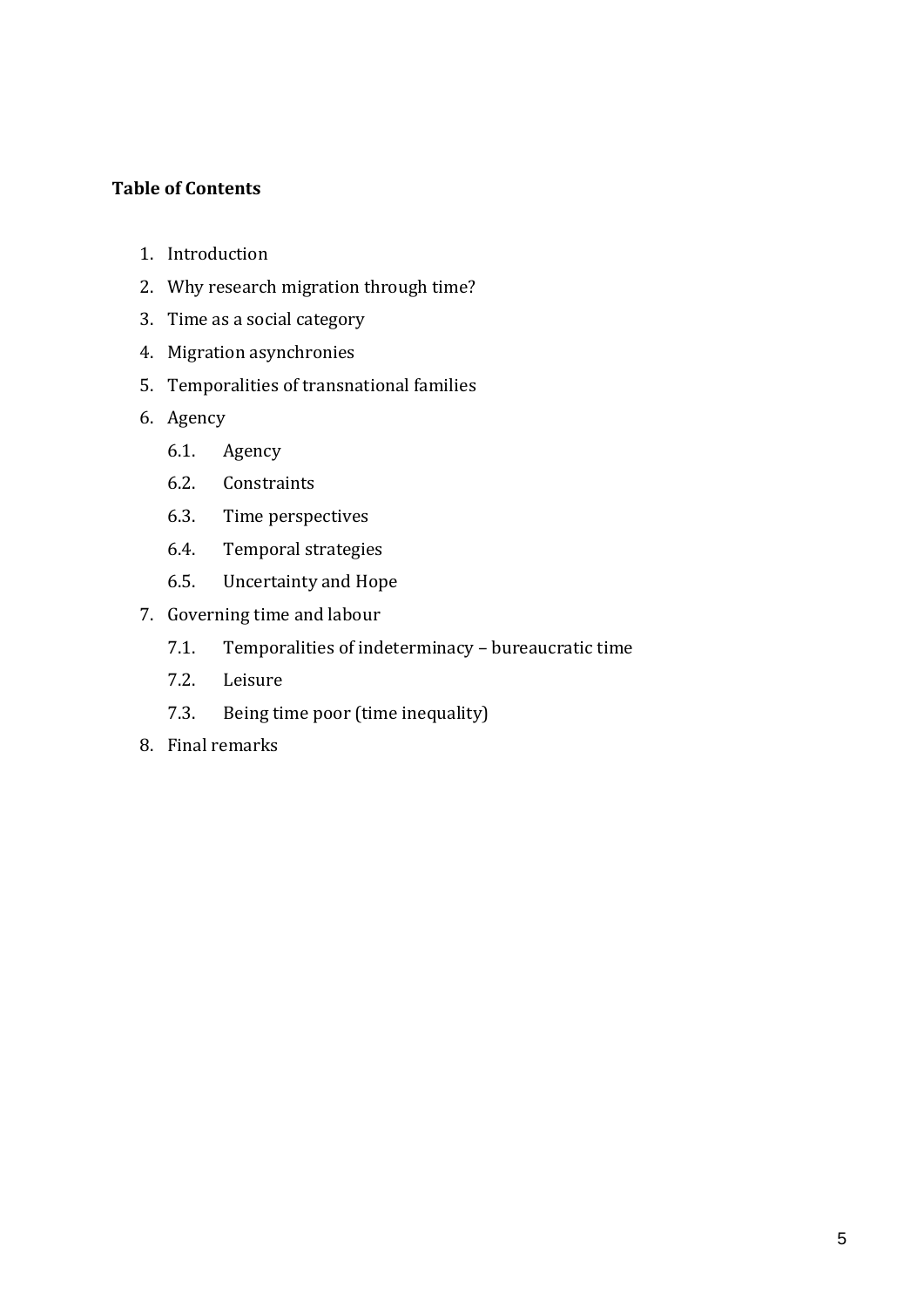# **1. Introduction**

This paper brings together insights from time scholarship and migration studies and proposes a research thematic framework tailored for a temporal approach on labour migration. After giving a rationale for approaching migration through the category of time, this paper will put forward the potential asynchronies experienced by migrants when they have to learn and internalize unfamiliar temporal norms and rhythms in their quest to build a new livelihood in the host environment. A temporal approach on transnational families can also reveal the type of de-synchronization experienced by family members missing each other and thus structuring their every day life according to the long awaited reunions. In a further section, agency is theorized as a temporal phenomenon, an exercise of choice, which plays a crucial role in the strategies that labour migrants develop in the host societies especially under conditions perceived powerlessness in relation to the structural constraints. Lastly, this paper reveals the temporal implications of migration governance such as duration of visa or allowed number of working hours and other statedesigned policies meant to maintain temporarity of certain categories of migrants. In addition, it points to gendered time inequalities, implying that employed women have less free time and are prone to suffer more from role strain or the need to manage multiple temporalities in different life spheres.

In terms of theory, this approach will fill in a gap in the literature since time studies have little intersected with migration scholarship thus far. Ethnographic studies have favoured primarily a spatial approach on migration, time being deemed a far too abstract concept to be looked empirically into. However recently increasing attention has been devoted to the dynamic and heterogeneous temporalities of migration. King et al. (2006) stress the practical and theoretical importance of time in the study of migration in their attempt to theorize how migration and integration unfold through time, across generations or increasingly significant, across gendered/feminized migration flows.

There are a few remarkable attempts to theorise and operationalise the dimension of time into the study of international migration. Two works are mostly notable, Torsten Hägerstrand's (1982) treatise of time geography and the pioneering 8-fold temporal framework expounded by the Brazilian sociologist Saulo Cwerner (2001). In addition,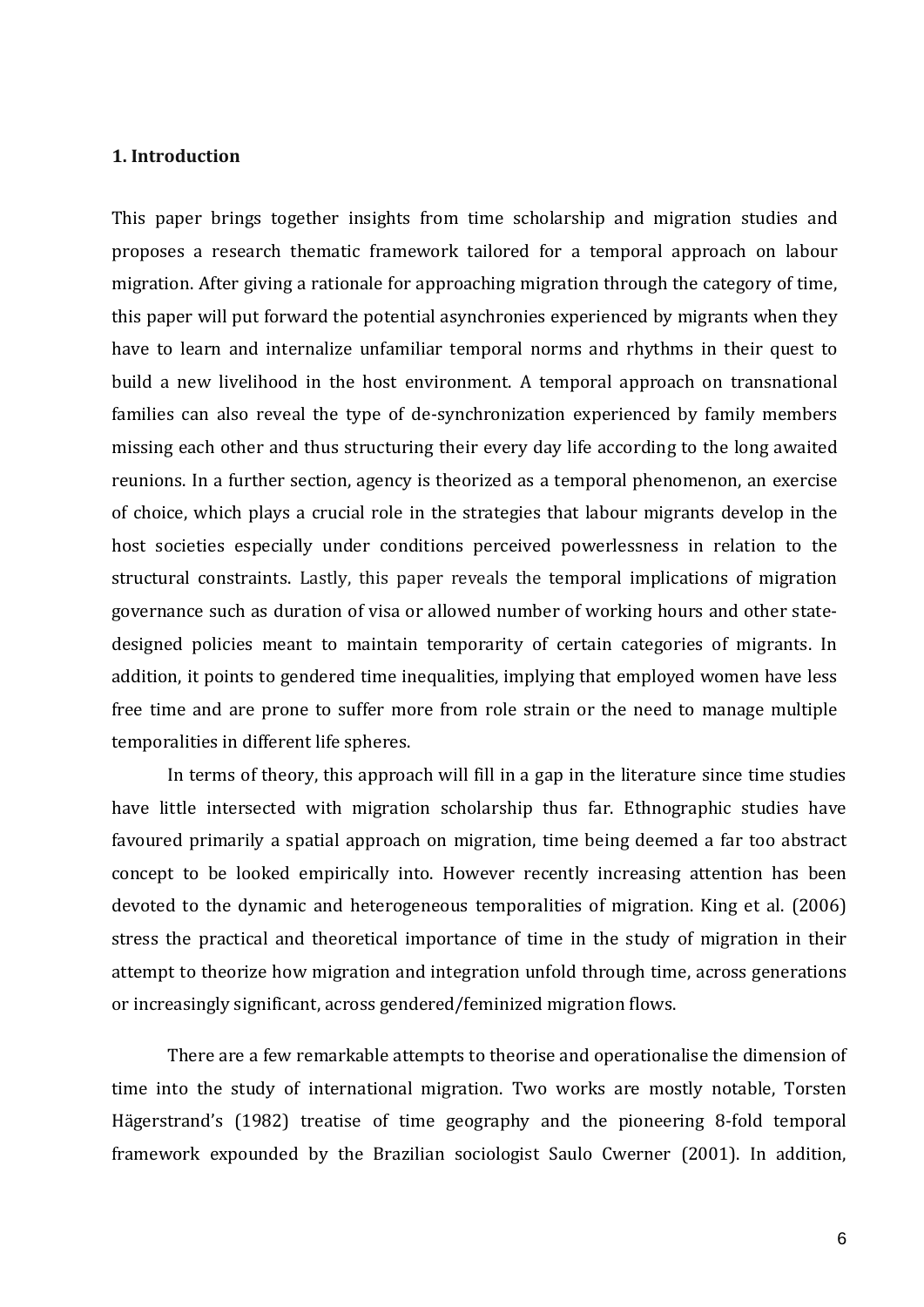Griffiths *et al.* (2013) offered a comprehensive theoretical review of migration, time and temporalities. Scholars have highlighted temporality in studies of asylum and immigration systems and processes, especially in terms of disjuncture, uncertainty and ambiguity (Griffiths 2013, 2014; de Haas 2012; Mansouri and Cauchi 2007). Previous works on lifecourse theory in migration studies (Bailey, 2009; Kobayashi and Preston, 2007) with their emphasis on temporal contingencies, stages, transitions, and sequencing, also heavily inform the discussion of migration and time.

Methodologically, conceptualizing time and migration can prove to be an intricate mission. Ethnographers can only hope to capture "snapshots and slices"[2](#page-6-0) of complex migration systems (McHugh 2000:72) and supposedly, there is always going to be a conflict or a mismatch between the times of the researcher and the time of the researched/migrants (Fabian 1983). Hence multi-sited fieldwork (Mazzucato, 2009; Marcus 1995) aiming to analyse the simultaneity of social relations across space can be complemented by "multi-temporal fieldwork" (Harney 2014). Robertson developed a conceptual framework of "time tracks" (a temporal path of social behaviour) and "timescale" (scales of social, political and temporal ordering) to capture the multiplicity of both spatial and temporal relationships

# **2. Why research migration through time?**

Migration is customarily viewed as a spatial act of mobility that is a change of residence on a shorter or longer term. Yet, more than a shift in geographical location, migration is a major biographical event causing disorder in one's timeline, an interruption of normality, which needs to be dealt with extraordinary resources. Thus relocating for various purposes is a movement *both* in space and time, or dramatically termed, both a geographical dislocation and a biographical disruption. This distinctive period is temporally relevant because it is marked with uncertainty when migrants are prompted to continuously re-imagine future and adjust their trajectory.

At the societal level, major changes are intrinsically temporal. Altered gender relations or changing patriarchal patterns largely observable after recently increased

<span id="page-6-0"></span> $\frac{1}{2}$ <sup>2</sup>In addition to multi-sited fieldwork meant to analyze the simultaneity of social relations across space (Mazzucato, 2009; Marcus 1995), Harney (2014) brings up the notion of multi-temporal fieldwork.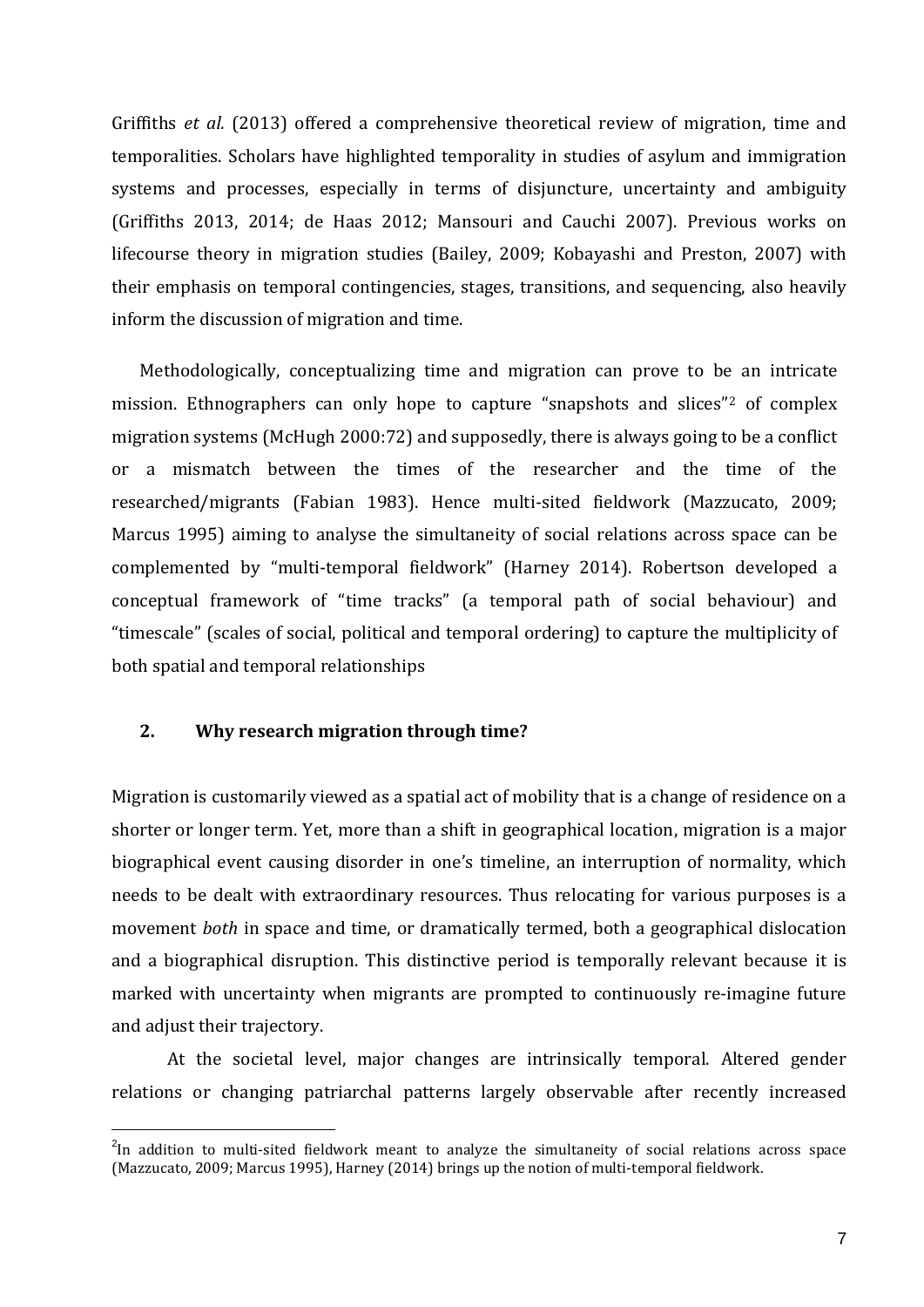feminized labour flows can be also observed through the prism of time. Furthermore, a temporal approach on migration is also useful when comparing previous ages of migration (19th century) with contemporary features of migration or, alternatively observing different stages of a single migration cycle from the pre-departure to the period of settlement/integration/return (cf. King et al. 2006).

Migration projects are essentially informed by migrants' own aspirations and priorities. If they view themselves as strictly temporary, they will save money, focus on working time and maintain ties with home. If they deem their exit as permanent and cherish longer plans for settlement, they will naturally show more interest in integration. Nonetheless it is crucial to understand that migration trajectories are subject to changes anytime and decision-making is ongoing, therefore, the boundaries between the categories of migrations are many times fuzzy and fluid. Intended permanent migrants can swiftly decide to return to the origin country or temporary migrants can live in such a protracted limbo that they become long-term settlers, even against their will. From the host state perspective, the ideal migrant should conform to a continuous sequence of stages, from arrival to integration/return. However migration trajectories can hardly progress in a linear manner as long as migrants are in the position to continuously renegotiate their initial decisions in pursuit of life plans. There are migrants who go smoothly from one stage to another, whereas others might be stuck in one stage, or feel powerless because of various constraints, deadlines or requirements they have to meet.

From the host state perspective, the ideal migrant should conform to a continuous sequence of stages, from arrival to integration/return. However migration trajectories can hardly progress in a linear manner as long as migrants are in the position to continuously renegotiate their initial decisions in pursuit of life plans. There are migrants who go smoothly from one stage to another, whereas others might be stuck in one stage, or feel powerless because of various constraints, deadlines or requirements they have to meet. In a similar fashion that previous critique has sought to break from the spatial boundaries of the nation-state in migration scholarship, temporal approaches on migration seek to break down embedded assumptions about the temporal linearity of migration (Robertson 2015).

King *et al.* (2006: 259) argue for a "deeper ethnography of migrant decision making" which would be able to shed light on the stickiness and fuzziness around temporariness, permanence, transience, precarity, flexibility and alienation across migrant practices and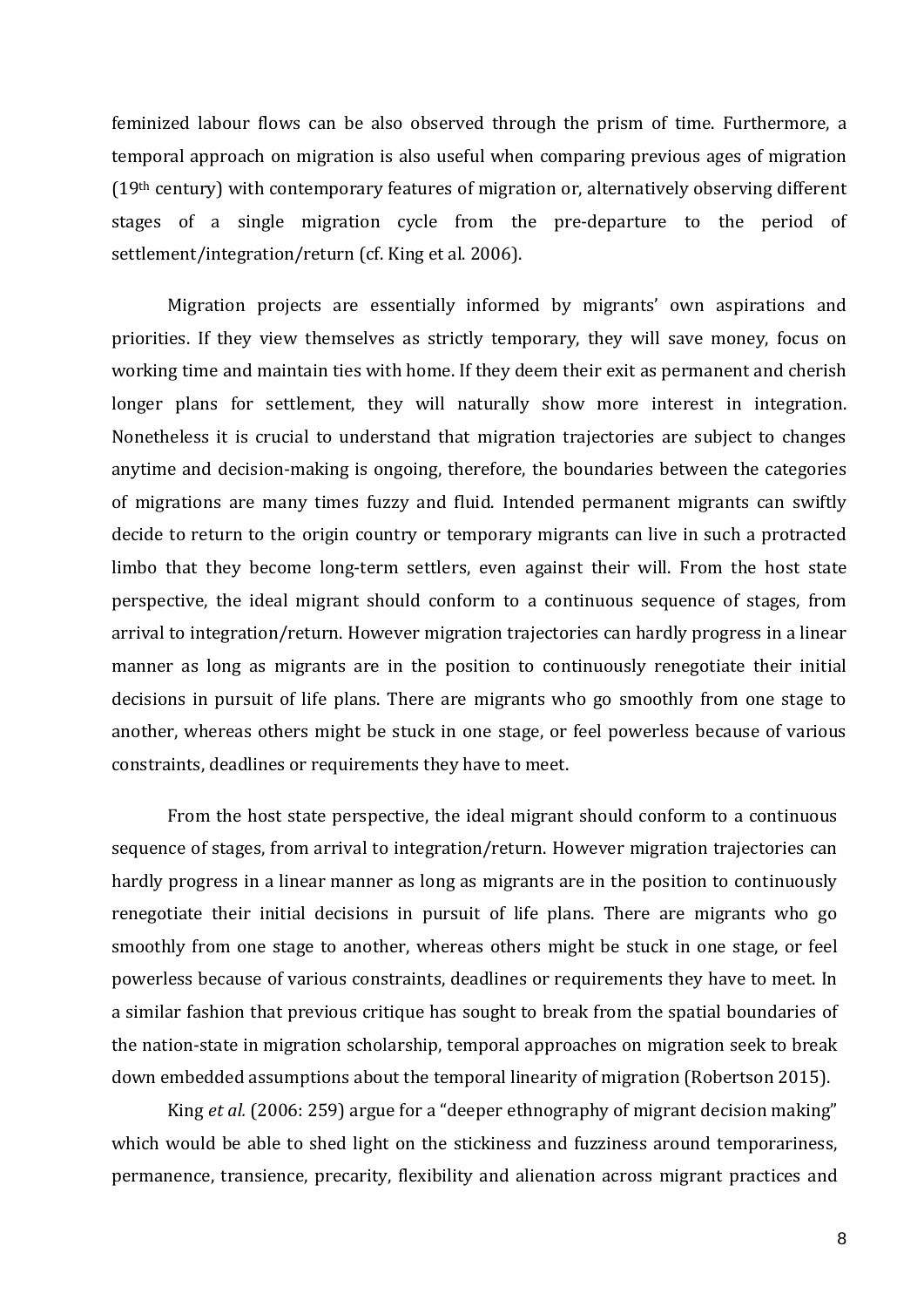subjectivities (Robertson 2015). Therefore in-depth data on mechanisms of migrant future making or temporal orientations can contribute to design policies, which would prove sensitive to migrants' goals and not violate their horizons or expectations. Gaining sensible insights into their temporal subjectivities will heighten the understanding of migrant behaviour in the long or short term according to their migration goals, or how it is that '*there's nothing as permanent as a temporary migrant*' (Griffiths 2013).

#### **3. Time as a social category**

Firstly theorized by classic sociologists (Durkheim 1912, Mead 1932, 1964, Sorokin & Merton 1937)<sup>3</sup>, time has been treated as a social category, based on representations, attitudes and strategies associated with the projection of temporally differentiated outlooks (Adam, 1990, 1998; Bourdieu, 1997; Giddens, 1991) or as a social interpretation of reality derived from the differences between past and future (Luhmann, 1982: 274). Social-anthropological approaches on time stress out its constructivist nature and its inescapable relationship to power and interests (Harney 2014, Durkheim, 1995; Evans-Pritchard, 1969; Gell, 1992). On the other hand, the adepts of the cultural theories on time contend that conceptualizations and experiences of time are highly culturally variable (time remains a silent language, to paraphrase Edward T. Hall 1959[4\)](#page-8-1)

Time is, essentially, a product of experience (Mead 1982), an awareness of change (Denzin 1982) and sequence (Couch 1982). The essential structures and processes that organize social life temporally have been researched under the titles timetables (Roth 1963, Zerubavel 1976), time tracks (Lyman and Scott 1970), temporal ordering (Moore 1963) and scheduling (Glaser and Strauss 1965, Zerubavel 1976, 1979, 1982, cf. Bergman 1992). Nancy Munn (1992: 116) puts forward the concept of '*temporalization*' to gauge the

 $\frac{1}{3}$ see Bergman 1992

<span id="page-8-1"></span><span id="page-8-0"></span> $^{4}$ Hall (1959:153) presents cultural time as a continuum that spreads between those communities whose members prefer to do one thing at a time (monochronic (M-time) as opposed to those cultures where people do many things at once (polychronic time (P-time). M-time cultures (United States, Germany, and Scandinavia) wait until one event is over before beginning the next one, (time is conceptualized as money); P-time cultures typically focus more on human interactions such that time spent with others is considered a task because it helps build bonds that may be useful in the future (Japan, Middle Eastern countries and South Asian countries). It is beyond the scope of this paper to assess Hall's assertion. What is important, however, is that Hall presents the distinction between M-time and P-time as fluctuating. Moreover, he shows that the changes in one's cultural perception of time follow significant alterations in the value system of a society.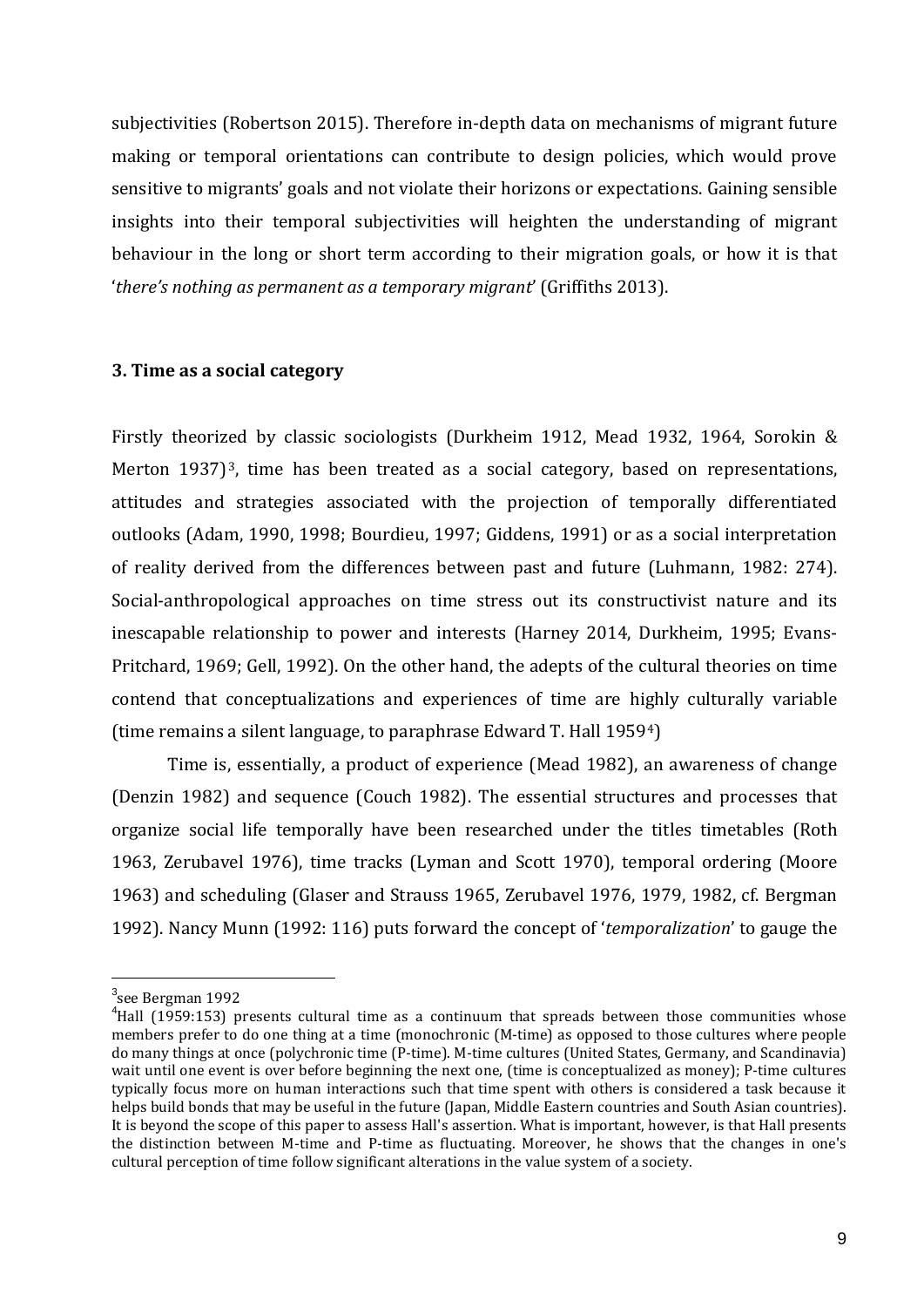way time is produced in the ordinary, everyday process of living. People live out their lives 'in' socially constituted and culturally entwined plural dimensions within which they create trajectories for the future but of which they may only be vaguely aware (cf. Harney 2014). As family members go to work, they disperse into fragmented temporal domains (Daly 1996). Correspondingly, *temporal stratification* (Van den Scott 2014) designates the need to negotiate (and prioritize) between self, families and institutional commitments. Scholars have come up with a plethora of terms to define and study the manner in which these social systems intersect within the individual or social group, from "depth levels" (Gurvitch 1964) to "time embeddedness" (Lewis and Weigert 1981) to "complex hierarchies of interlocking rhythms" (Hall 1983, 140). All of these concepts refer in some way to how these spheres intersect and interact with each other and how individuals must prioritize certain spheres of their lives at different times throughout the day. Each individual is part of numerous temporal orders/timetables, some self-determined, some imposed, some possessing linear structures (such as biography, career, surrounding world time) and some having cyclical structures (daily rounds). Flaherty and Zerubavel go as far as to talk about temporal intelligence to be able to master the tools to customize the qualities of time (doing time in various ways: controlling timing/frequency with which things occur, alter sequence, make time for some things instead of others). If they fail to synchronize or coordinate these timetables, they may experience either a scarcity of time (Luhmann 1968), time out or waiting (Bergman 1992). At the collective level, calendars create temporal segregation, which can reveal, establish and reinforce group boundaries (Zerubavel 1982, 1985).

Clock time is the objective measure of time, whereas event time is subjective and situational, and represents the time spent completing a task or attending an event (Plocher, Goonetilleke, Zhang, & Liang, 2002). Many Western and industrialized countries tend to highly value clock time because it allows time to be added, borrowed, and divided (Rubin & Belgrave, 1999). Clock time also allows individuals to be precise with planning and have a measure of efficiency (Bluedorn & Denhardt, 1988; Levine & Norenzayan, 1999). In contrast, event time features less rigid views on punctuality, and the passage of time is measured not by minute or hour, but instead by the time it takes for a task to be completed (Goldman & Rojot, 2003). Although we count it off in clock time, we experience the passing of time according to social activities, such as birthdays or promotions, which are not always linked with rational time (Geertz 1973; Givens 1979; Zerubavel 1997). The measurement of time does not always fit with the feeling of duration. Bergson [1910](1959) introduces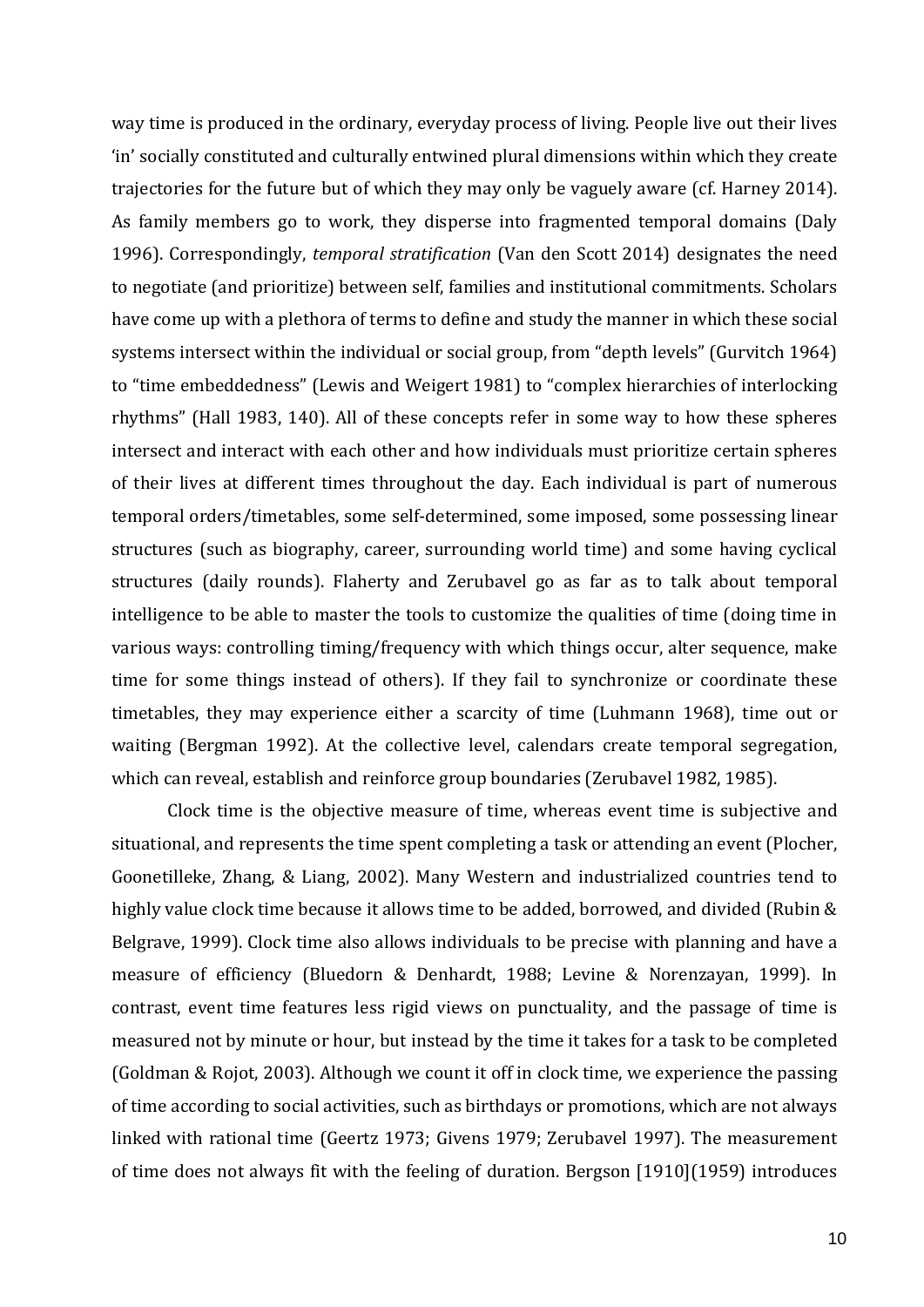the concepts of *durée*, lived time and temps, mathematical, clock time, to explain this distinction. The experience of time (durée) does not flow evenly but is marked by "critical events" and stretches of empty time (Sorokin [1943] 1964, cf. Van den Scott 2014).

# **4. (Migration) asynchronies**

Temporal disjunctures are experienced when individuals share the same territorial space but lie in different temporalities. It has long been suggested that individuals marginalised from mainstream societies (including to some extent newcomers) experience temporal disharmony and disconnection (Cwerner 2001). Migrants experience asynchronies when, confronted with an unfamiliar temporality in the host country (new rhythms, patterns of work and leisure etc.), they have to adjust to an alien pace of life (some have proclaimed this as even more difficult as learning the language – Levine 1981) and internalize a whole semiotics of time (Cwerner 2001, Zerubavel 1987). Disjuncture between expectations and reality also contributes to an altered experience of time in which the future is uncertain and life is unstable. In terms of rhythm disjunctures, it would be relevant to inquire how migration disrupts existing routines and patterns (Roseman 1971) building upon Lefebvre's classic work on the analysis of biological and social rhythms, which has been expanded by more recent writers discussing temporal norms, rhythms and repetition (for example Edensor 2010).

# **5. Temporalities of transnational families**

Transnationalism brings about time-space disjunctures for families whose members experience desynchronization when missing and waiting for each other (Hogben 2006, Sack 1987). For instance, Tymczuk examined the temporalities of separation in transnational families by examining how Ukrainian children conceptualise family separation and togetherness in relation to agency and temporality (2015). A further step would be to look into the current tactics of resynchronization and keeping in touch with the family back home and compare how were the transnational family ties sustained when communication technologies were not widely available and how do the recent technological advancements affect the transnational links today. How is "togetherness" maintained across distances/borders, after all?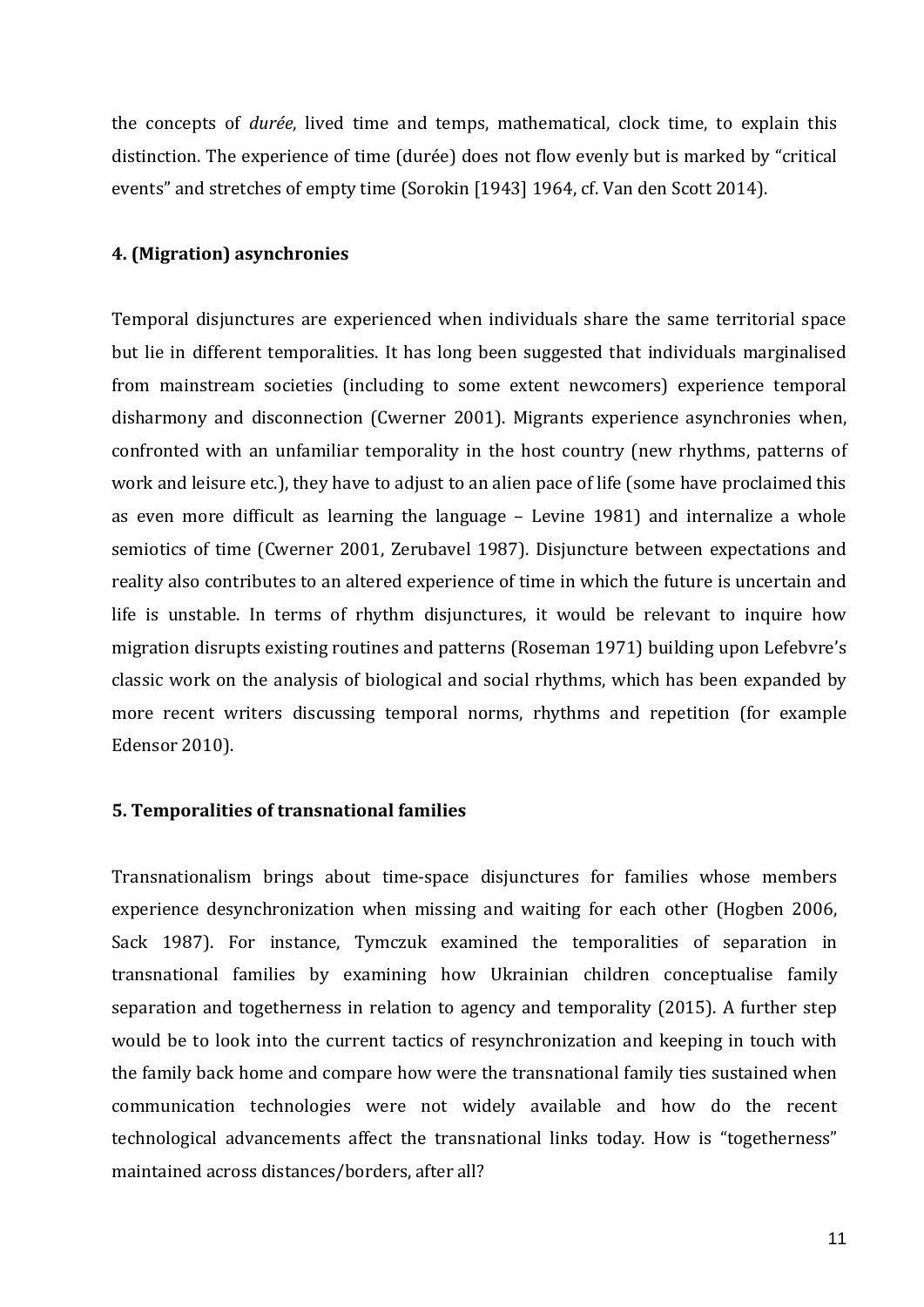Scholars have concluded that the notion of family as an 'imagined community' is increasingly enlarged in the sense that shared memories and obligations along with the sense of mutual belonging start to be not exclusively linked with geographical proximity. In the case of transnational families, cohabitation seems to lessen, while practices of caregiving at a distance generates a sense of 'co-presence', despite absence and separation (Baldassar & Merla 2013 Tymczuk 2015), while remittances and technologized communication can create 'intimacy in separation' (Parreñas 2005) or 'virtual intimacies' (Wilding 2006). Relationships are constantly rebuilt as well as family history and narratives (Ambrosini 2007). Patriarchal schemes can be altered and, very often, women become more autonomous and competent in the managing of money.

Zhou (2015) has already pointed out the ways in which transnationalism brings about time-space disjunctures for families by looking at the caregiving practices of Chinese grandparents in Canada. She revealed the temporal inequalities embedded in transnational migration, at least from the point of view of a global time competing with fragmented peripheral temporalities. Poster (2007) found that globalization does indeed privilege certain times (and times zones) over others in his study of a call centre in India. He showed that there is a stratification of time privilege across a global economy which means people are not being liberated by time but constrained by it, particularly across the global North and South divide.

With reference to the legal status, studies show that transnational engagement is the strongest amongst undocumented and insecure migrants (those with only short-term stay permits) whereas dual citizens are the least transnational, and long-term residence cardholders occupy an intermediate position (King and Debono 2013).

# **6. (Temporal) Agency**

### **6.1. Agency**

If individual biographic time is viewed as a reflectively constructed succession of choices and decisions (Carmo 2014, Giddens 1991) and not determined by a predefined script, how do actors formulate projects for the future, how do they engage with the structural context and how do they respond to social and economic change (Anderson *et al.* 1994)? Varying understandings and embodied experiences of time are intimately intertwined with power and agency. Scholars illustrated how powerlessness affects the strategies that labour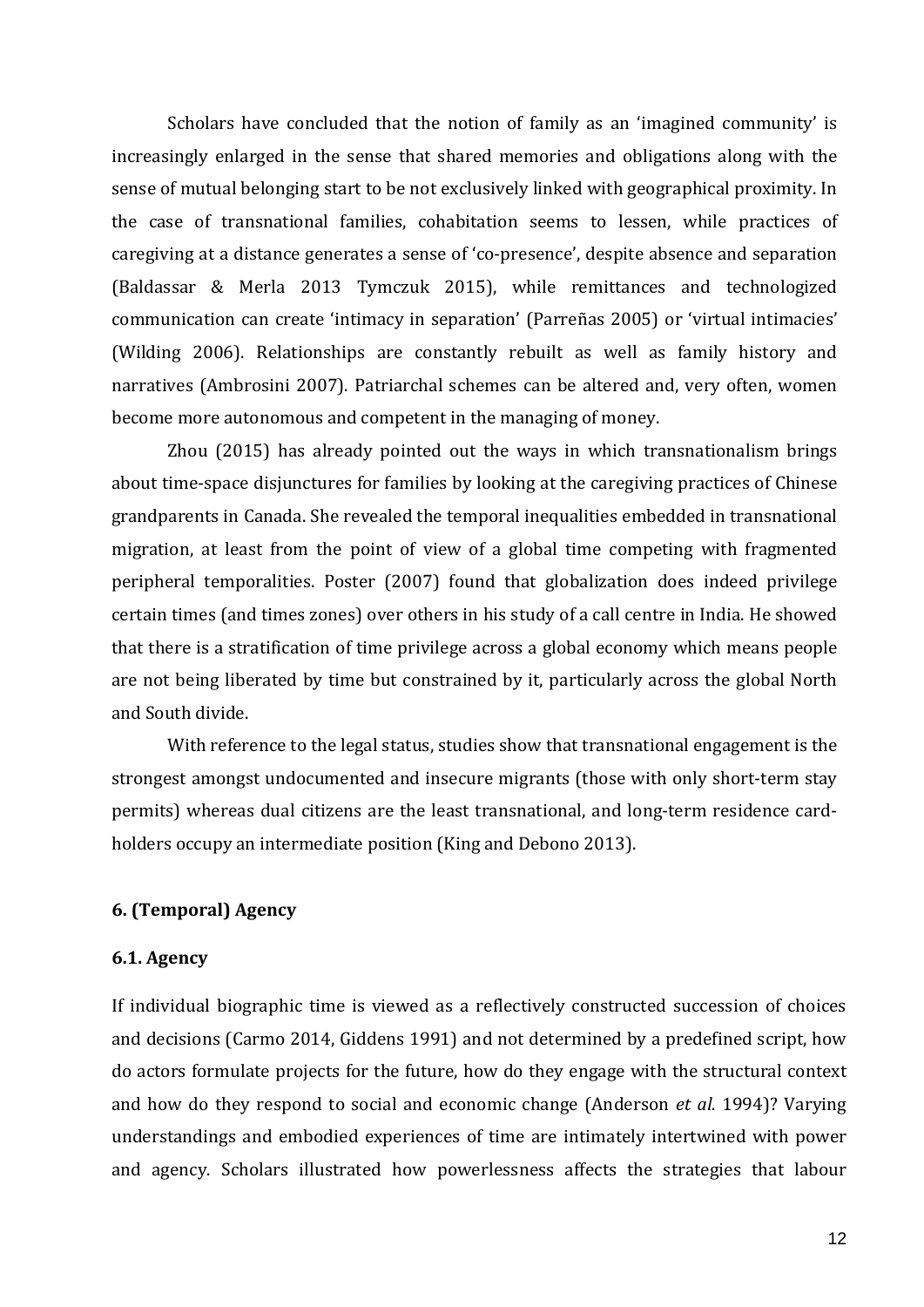migrants are trying to develop in an often-hostile society. Social psychology conceives of agency as an exercise of will, expression of personal choice, the source of novelty and improvisation in human conduct.

Agency has been treated as a temporal phenomenon (Emirbayer and Mische 1998), informed by the past (in its "iterational" or habitual aspect) and oriented to future (as a "projective" capacity to imagine alternative possibilities and future trajections). Thus agency is tridimensional: it is iterational, projective, and practical ("chordal triad of agency"). Any of these dimensions may function separately or simultaneously or may predominate, thus we can speak of actions that are more (or less) engaged with the past, more (or less) directed toward the future, and more (or less) responsive to the present. The question is which of these 3 manifests more powerfully in the experience of migration. The authors claim that for each analytical aspect of agency one temporal orientation is the dominant tone, shaping the way in which actors relate to the other two dimensions of time. The methodological challenge is to disaggregate the dimensions of agency and thus explore which orientations are dominant within a given situation.

# **6.2 Constraints**

Hägerstrand's time geography illuminated the types of constraints that determine people's capacity to perform certain activities or projects. The Swedish geographer posited that individuals in daily life engage in multifarious time-paths of movement with fixed points (labelled stations such as home, workplace, community centre) to form a group (an 'activity bundle') for a particular purpose/project (migration, creating a family, sustaining a livelihood, building a house, educating children) (Hägerstrand 1982: 324 *apud* King *et al.* 2006). Their ability to carry out these activities are conditioned by their capacity constraints (distance and travel costs, for example), coupling constraints (whereby the individual cannot move abroad because of personal or family obligations) or steering constraints (mechanisms created with the intention of facilitating, or blocking, access to migration – such as special incentive schemes for certain categories of migrants, or immigration laws to prevent migration) (Malmberg 1997: 144, *cf.* King *et al*. 2006). As previously remarked, constraints approach is useful to explain nonmigration and illuminate the distinction between aspiration and ability to migrate (Carling 2002).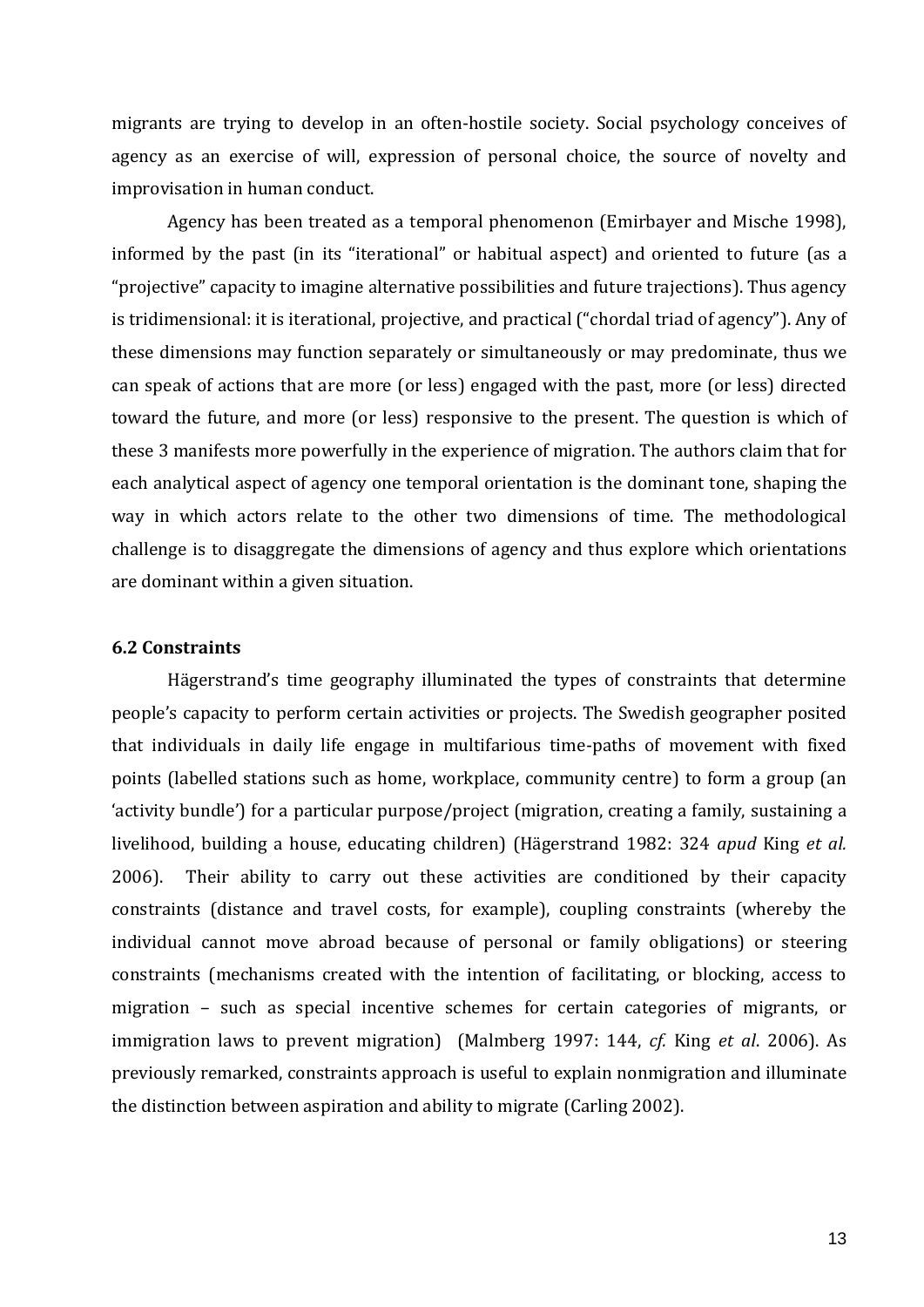#### **6.3 Time perspectives**

-

Belief in one's control in life has been examined in relation to temporal orientation and how people value the past, present, and future. These differences can lead to an enforced present perspective, when one is prone to focus on the present and enjoy the moment or a future oriented attitude when one sacrifices the present time for the sake of a better future.

When examining one's time perspective, one needs to take into account determinants such as class, age, and sex, concrete social roles and systems<sup>[5](#page-13-0)</sup> (Luscher 1974, Bergmann 1992). Certain environments or social institutions<sup>[6](#page-13-1)</sup> impose a more structured time experience (eg. hospitals, nursing home, prisons, army) shaping various styles towards time – passing time, waiting, doing time, making time, filling time, killing time. In a similar vein, (migrant) domestic workers by having no schedule or institutional rigour in the private realm of the household, might feel the need to come up with a strategy to better structure their time. Constant surveillance from the employers may attribute characteristics of total institution to the domiciliary space. Alternatively, other migrant domestic workers, in their quest to maximize their income, juggle concomitantly several part-time jobs, having a very packed schedule as a result, which requires rigorous timemanagement.

McGheea et al. (2012) draw on Emirbayer and Mische's analysis of the relationship between 'agency' and what they call 'embedded temporalities' to examine the interaction between participants' recollections of life in Poland and their evaluation of their present lives in the UK in order to examine the impact of these on their future plans (to stay in the UK or return to Poland). The authors conclude that articulations of individuals' pasts, presents and anticipated futures ar[e](#page-13-2) also significant factors shaping their migration, settlement, and re-migration decisions<sup>7</sup>

By considering 3 different periods of migration (the years of crisis during the late socialist era, the period of structural adjustment following the end of socialism, and the period following accession to the European Union) in Poland, Pine (2014) argues that

<span id="page-13-0"></span><sup>5</sup>In addition to educational level, class membership or simply psychological traits like being achievementoriented.

<span id="page-13-1"></span><sup>6</sup>discussed by Erving Goffman's in his collection Asylums (1962) and by Michel Foucault in Discipline and Punishment.

<span id="page-13-2"></span><sup>7</sup>For example, according to Rose, 'people may be more likely to compare themselves with their own situation at an earlier time than with that of others in the same point in time' (2006: 78)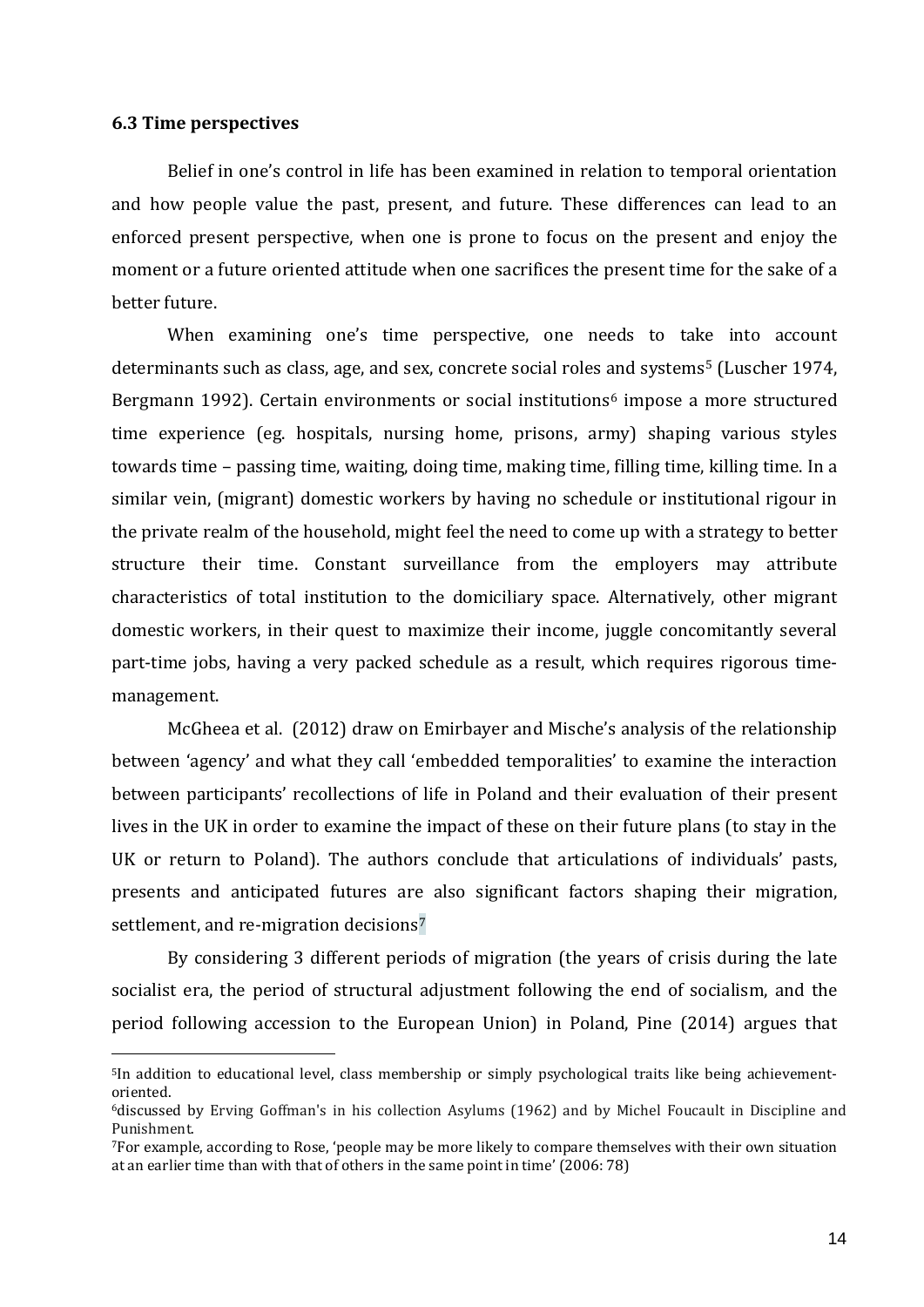migration is both a future-orientated and a backward-looking process and one that involves movement between different temporalities, spaces, and regimes of value. She focused on kinship and households and the way in which formal and informal economic activities, networks of care and reciprocity, and the possibilities of migration are negotiated within and among them during these very different economic periods.

#### **6.4 Temporal strategies**

Upon arrival in the new setting, migrants have to institute new routines and create order out of the unknown. By identifying migrants strategies to mitigate risk, discover new opportunities and make plans in conditions of uncertainty or little degree of "time sovereignty" (Elchardus 1994) prompts us to consider migrants not as victims, but as active agents. Therefore, in terms of temporal agency, one can think of two (but not exclusively) *types of ordering time* of migration experience: 'futuring' and 'halting' (Griffiths et *al*. 2013).

*Halting* in time designates the incapacity of individuals to take control of their time because they depend on external factors. A high dependency on the employer and heightened sense of legal insecurity can lead to temporal alienation (Cwerner 2001) in which migrants feel they have limited or even escape control over their time. Some suggest that this temporal limbo leads to an enforced orientation to the present, migrant live with today, not willing to invest valuable resources (time, energy, and money) for something, which they consider a short-term project.

*Futuring* refers to the 'goal orientated' migrant who views migration as a means to achieve a certain goal, a temporal interval from life sacrificed for the sake of reaching that goal: buy a house, have a lavish wedding pay for children's education, support family. They tend to credit future with more value than their actual present time. The crippling debts some people incur in order to migrate, reflect a valuing of the future and a mortgaging of the present to an anticipated future (Bastia and McGrath 2011). Even if times are tough right now, there will come a *time* when things will be much better. In this respect, migration can be a tactic of creating a better future (Cole 2010), not a present one, but a future one.

By the same token, two comparable future attitudes may be classified. Aiming to identify strategies young people use in order to improve their prospects on the labour market, Carmo (2014) distinguished two different attitudes towards the future: either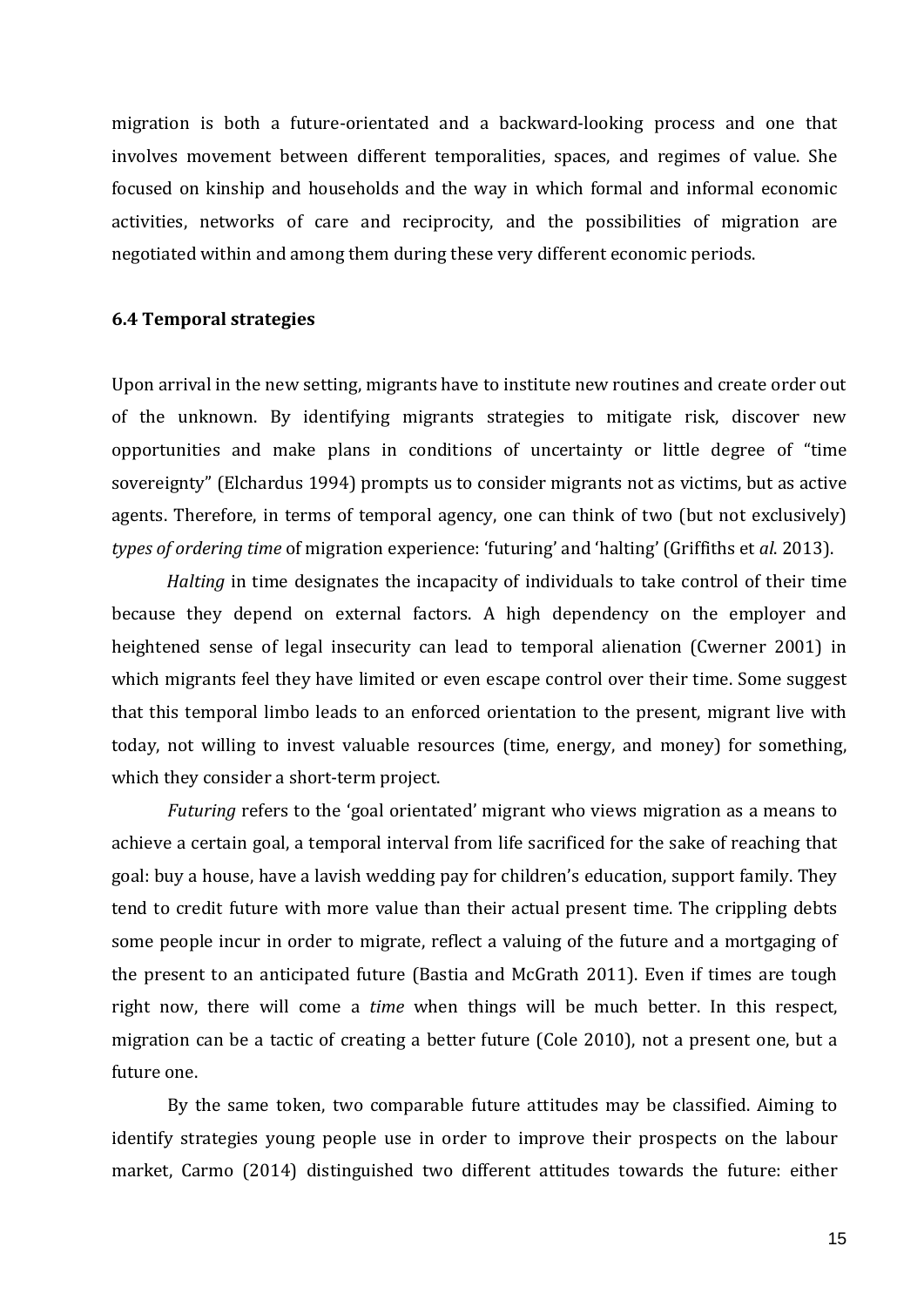'cumulative projection' which denotes a strategic orientation and mobilization of resources (especially education) to reach a future or 'noncumulative projections', defined from the perspective of the discontinuity between the past, present and future.

# **6.5 (Un)certainty vs. Hope (Subjunctivity)**

-

Certainty as a culturally situated experience is perceived differently by diversely situated people, in different cultural and societal milieus. In some ways, uncertainty echoes Giddens's concept of "ontological insecurity" (1984, 1990) in which anxiety is evoked as a response to the disruption of one's life trajectory.

How do radical and protracted uncertainties affect people's aspirations for the future and their life/place-making projects? Horst and Grabska (2015) explore the dynamic nature of agency in conditions of protracted uncertainty that characterizes the lives of refugees, when plans for the future cannot be made because the past and the present are marked with precariousness and unpredictability. The authors have shown how the hybrid and contradictory temporal experience of living in a temporary situation for an unexpectedly long period has effects on the refugees' well-being. *Subjunctivity[8](#page-15-0)* is a concept used to define the degree of insurance incurred by migrants despite the lack of assurance (Whyte 1997:18) in their attempt to achieve a particular outcome (Grabska and Panjoy 2015). Vigh's explorations of social navigation (2009) of individuals who cope pro-actively with uncertainty – how they act in difficult situations, move under the influence of multiple forces or seek to escape confining structures (ibid: 419).

People navigate uncertainty by maintaining belief in a better future (Pine 2014). At times the best way of coming to terms with the inevitable future might even be to stay inactive and accepting. Hope is a complex, many-layered notion resting on the capacity for imagination, on a sense of time and of temporal progress, on a desire to believe in a better future or in the possibility that something can change, and to some extent on uncertainty. Hope mediates uncertainty and can also be a driver of action, as shown by Hage (2003) in his analysis of the coping strategies of Lebanese migrants in Australia.

<span id="page-15-0"></span>*<sup>8</sup>*"Subjunctivity is not a characteristic of times. It is about the specific uncertainty that particular actors experience as they try sth that matters to them – as they undertake to deal with a problem. That is to say, it is a mood of the verb, it is about action, and especially interaction" a quality not only of narratives, but of at least some aspects of life.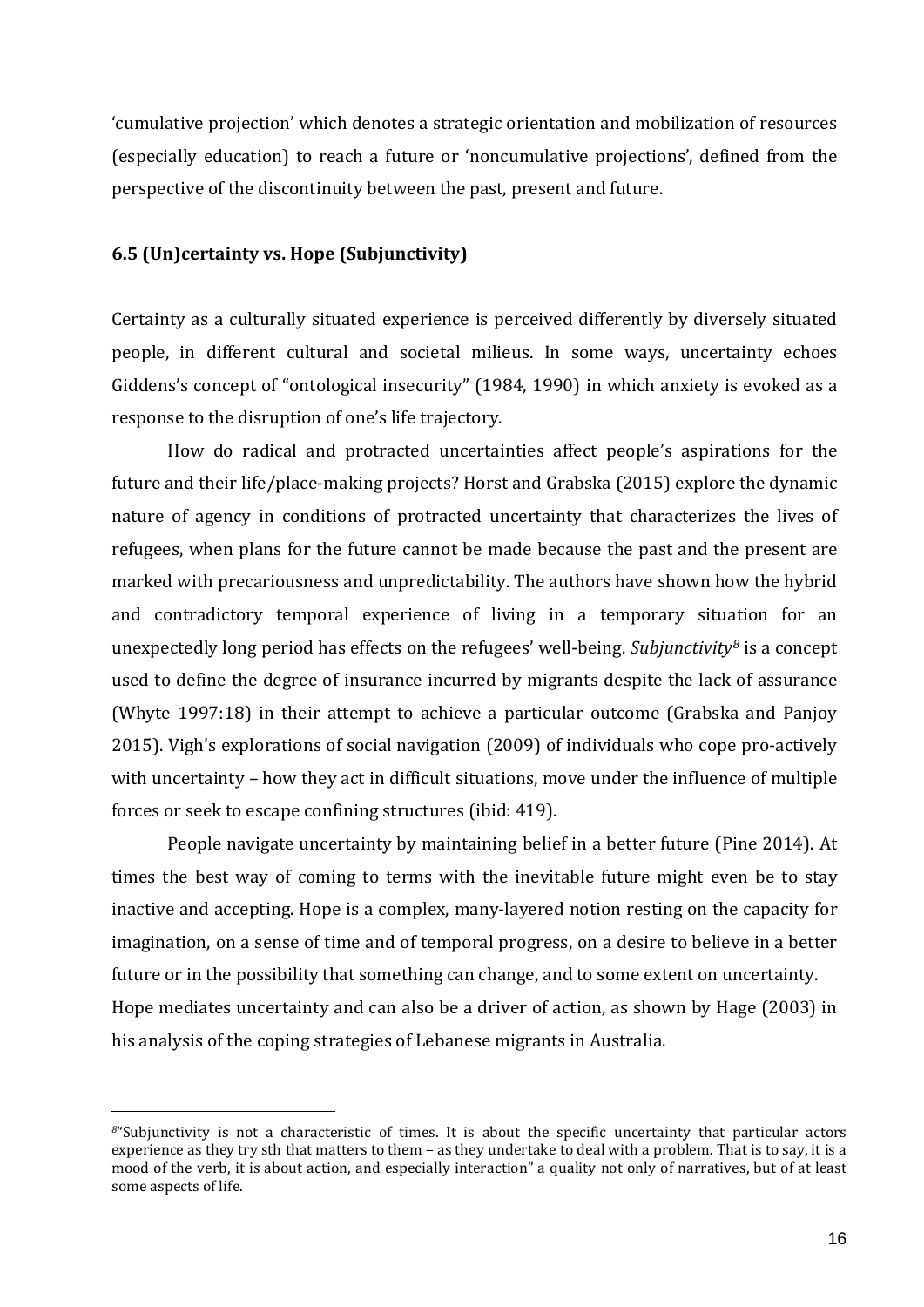Hope can function as an affective mechanism to manage temporalities of change and flux, aiding migrants to navigate in stable yet impermanent conditions or in conditions of severe dispossession? Similarly, Mar (2005) examined configurations of hope in motion between Hong Kong and Australia aiming to illustrate how objects of hope emerge as shifting referents in a play of loyalties, attachments and desires. Migration can be both a symbol and an enactment of hope and of faith in the future and an act of or a reaction to hopelessness, despair, and acute loss in the present (Pine 2014).

### **7. Governing time and labour**

Temporal implications of migration governance are visible in the quantitative length of time that a migrant is allowed to stay on a particular visa, or the number of hours they are permitted to work per week. Robertson (2014) argues that, far from being just a temporal limitation on length of stay, 'temporariness' as a disciplinary practice of the state consists of three intersecting aspects: temporal eligibility; temporal constraints; and the contingent boundaries between temporariness, extended temporariness and permanence. The interplay of these three elements of time as discipline impacts on migrants' experiences and subjectivities in particular ways. Yet 'being temporary' can be understood in multiple ways, referring to an objective social 'fact'; to migrants' subjective expectations; or to normative constraints placed on migrants by the state (Robertson 2014, Bauböck 2011).

However, insecurities related to one's immigration status are experienced by highly skilled just like the lower skilled, as argued by Axellson (2016). She conceptualizes the border crossing as a temporal process spanning several years at least with specific stages to undergo (from work permit application to permanent status/departure). By the same token, Izabela Wagner (2015) even equates transnational scientists to migrants, by employing Abdelmalek Sayad's concept of "double absence" pointing to the liminal position of not being present in their country of origin but also not fully present either in the country of their destination from the social, economic, or political point of view.

Policy-wise, immigration measures are often constructed on the basis of short-term issues which violate the time horizons of migrant life paths and livelihoods and which show little concern for migrants' marginal and vulnerable status (King et al 2004). This becomes apparent when integration of the new comers is measured and periodized according to a pre-supposed linear trajectory.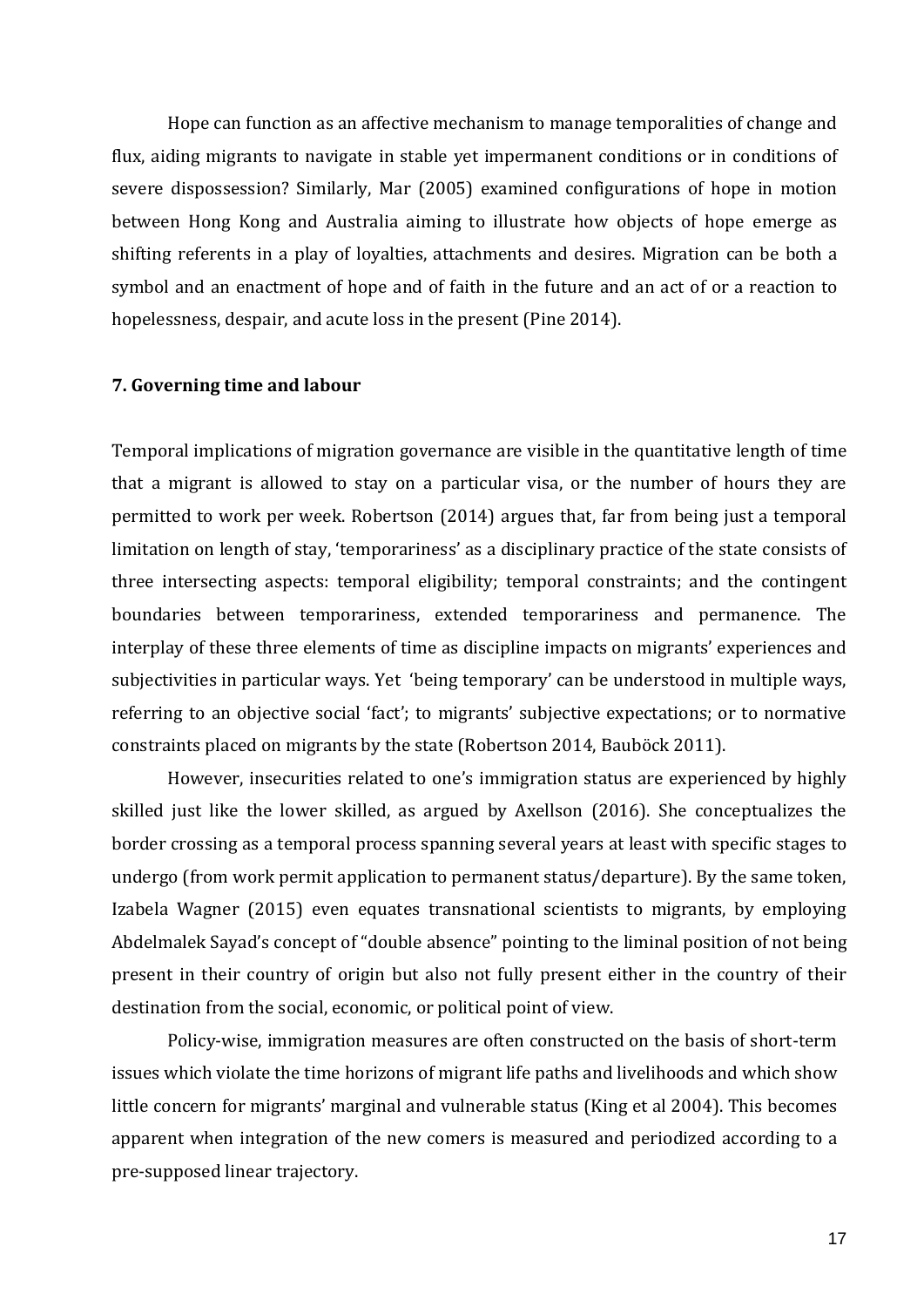#### **7.1 Temporality of indeterminacy - Encounters with bureaucratic time**

Pertaining to the state temporalities is bureaucratic time marked by sustained indeterminacy - migrants waiting for the adjudication of their asylum claims, residence permits, visa extensions etc. (Greenhouse, 1996; Thompson, 1967). This temporal uncertainty also operates as a pernicious form of social control over migrants who are dependent on documents to plan their temporal horizons. Although focused on evictions in Rome, Herzfeld captures the social inequality embedded in the control of time and the unpredictable timing (Herzfeld 2009: 260, Harney 2014). Waiting for documents to be approved, regularization/amnesties, visa decisions, smugglers to announce the first step, wandering on the streets looking for work are interstices when one may feel they are not fully in control of the situation. As Hage (2009) noted, waiting undermines agency and leads to a kind of governmentality of 'stuckedness'. Waiting can be conceptualized as a passive state, it can make time feel 'numb, muted, dead' (Crapanzano, 1985: 44), yet it also can create opportunities for forms of limited agency: time to discuss plans for futures, to share knowledge about job opportunities, welfare, housing, other places and thus enable forms of sociality (Harney 2014). Thus waiting can be a product of agentic behaviour, if not strategic, in migration.

#### **7.2 Leisure time**

Within neo-liberal societies the everyday practice of managing time as a scarce commodity has become central to the way in which we perform, and hence constitute, our identities as successful citizens. Economic metaphors mediate the way in which we experience time – as money, as something not to be wasted, and/or as a resource for maximising lifestyle opportunities in relation to careers and conspicuous consumption through leisure. Hence, how we use and value time is implicated in the production of our contemporary sense of freedom that is itself increasingly linked to aspirational lifestyles (Fullagar & Brown 2003) Free time is defined as the residual category of daily time that is not occupied by work or personal care activities. Leisure is thus framed as a non-monetary welfare resource, providing an opportunity for rest, social interaction, leisure participation, and self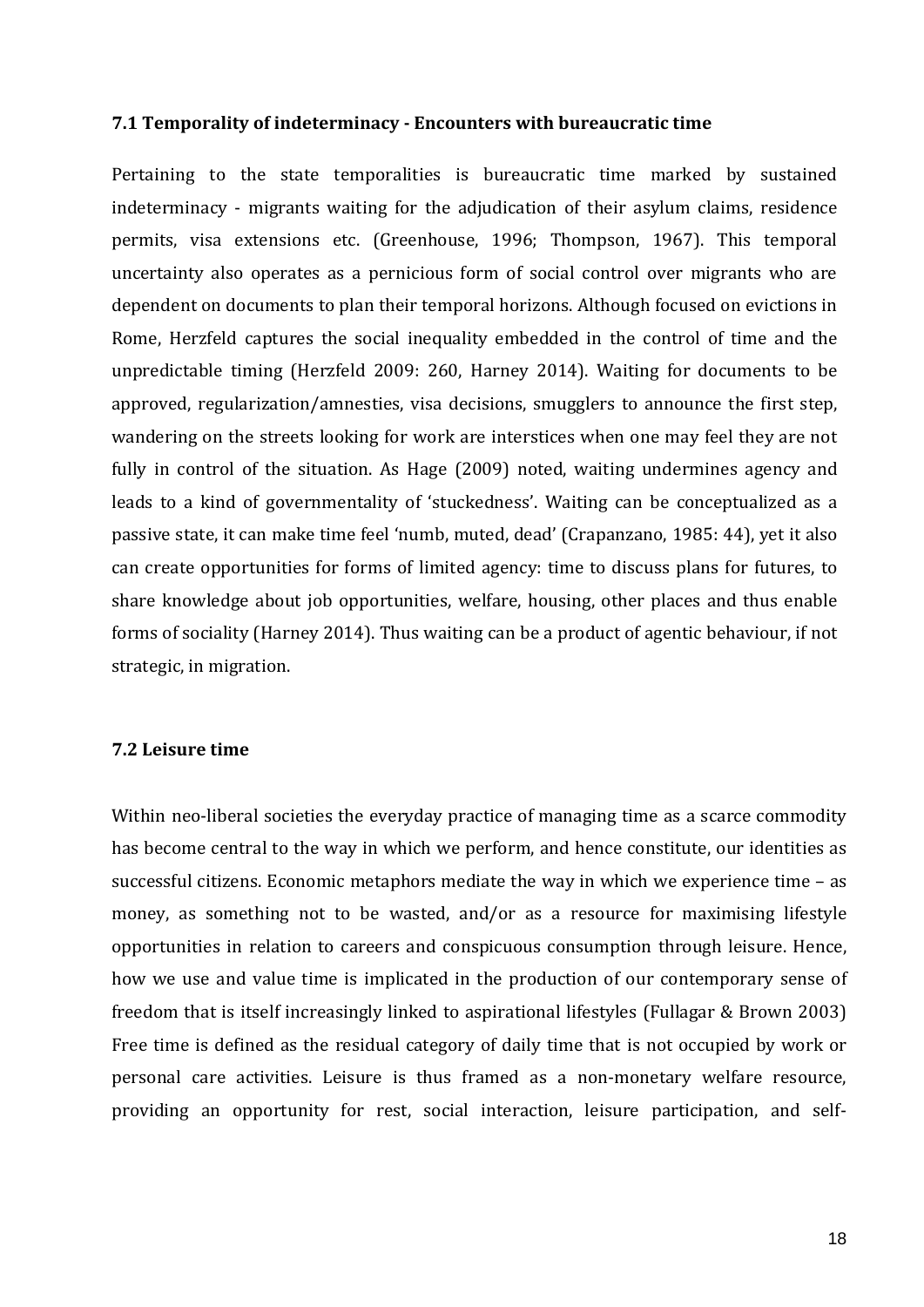realization (Chatzitheochari and Arber 2012)[9](#page-18-0)

Generally, labour migrants try to maximise work time and minimise free time. They do not strive for an active social life, since usually this is not part of their aspirations or migration goals. They mostly regard their stay as an intermediary period in which they live for their future plan, which is why they are not very concerned with the life they currently lead. Alternatively, migrants with legalisation aspirations value their leisure time differently. On the other hand, irregular and/or poorly integrated migrants in the labour market might have an abundance of undesired spare time. Time inequality generally points to the unequal distribution of free time, but how about people constrained to give up their free time or minimise it?

# **7.3 Being time-poor**

Time poverty is linked with long hours at the workplace, unpaid work and little leisure. By identifying the work week as the ideal reference period to understand time allocation, these studies have revealed that free time inequalities are gendered (Bittman and Wajcman 2000; Mattingly and Bianchi 2003; Sayer 2005), and that it is the educated and highincome workers in dual-earner families that are most likely to be 'leisure stricken' in today's post-industrial societies (Robinson and Godbey 1999, *apud* Chatzitheochari and Arber 2012). The 'time-poor' are defined as those economically active individuals whose free time falls below 60 per cent of the median free time of the working population (*apud*  Chatzitheochari and Arber 2012)

In his book on social acceleration, Hartmut Rosa (2003) artfully argues how the quickening pace of life, technological advancements and fast social changes require increased flexibility in managing different spheres of life<sup>10</sup>. Time autonomy or being able to choose when to work and maintain a healthy work-private life balance seems to be the prerogative of higher occupational groups (Dex 2003, *apud* Chatzitheochari and Arber 2012). Low-skilled workers in Britain are more likely to be shift workers and work at non-

<span id="page-18-0"></span><sup>–&</sup>lt;br>9  $^{9}$ Everyone's right to rest and leisure is recognized by the Universal Declaration of Human Rights (UN 1948: para. 24)

<span id="page-18-1"></span> $10<sup>4</sup>$  cannot rest. I must be flexible in every possible respect, spatially, temporally, altogether, in order to be in a position (perhaps) to master the future. A future that is uncertain and therefore rewards those that are sufficiently flexible so as to adapt to the new requirements as swiftly as necessary."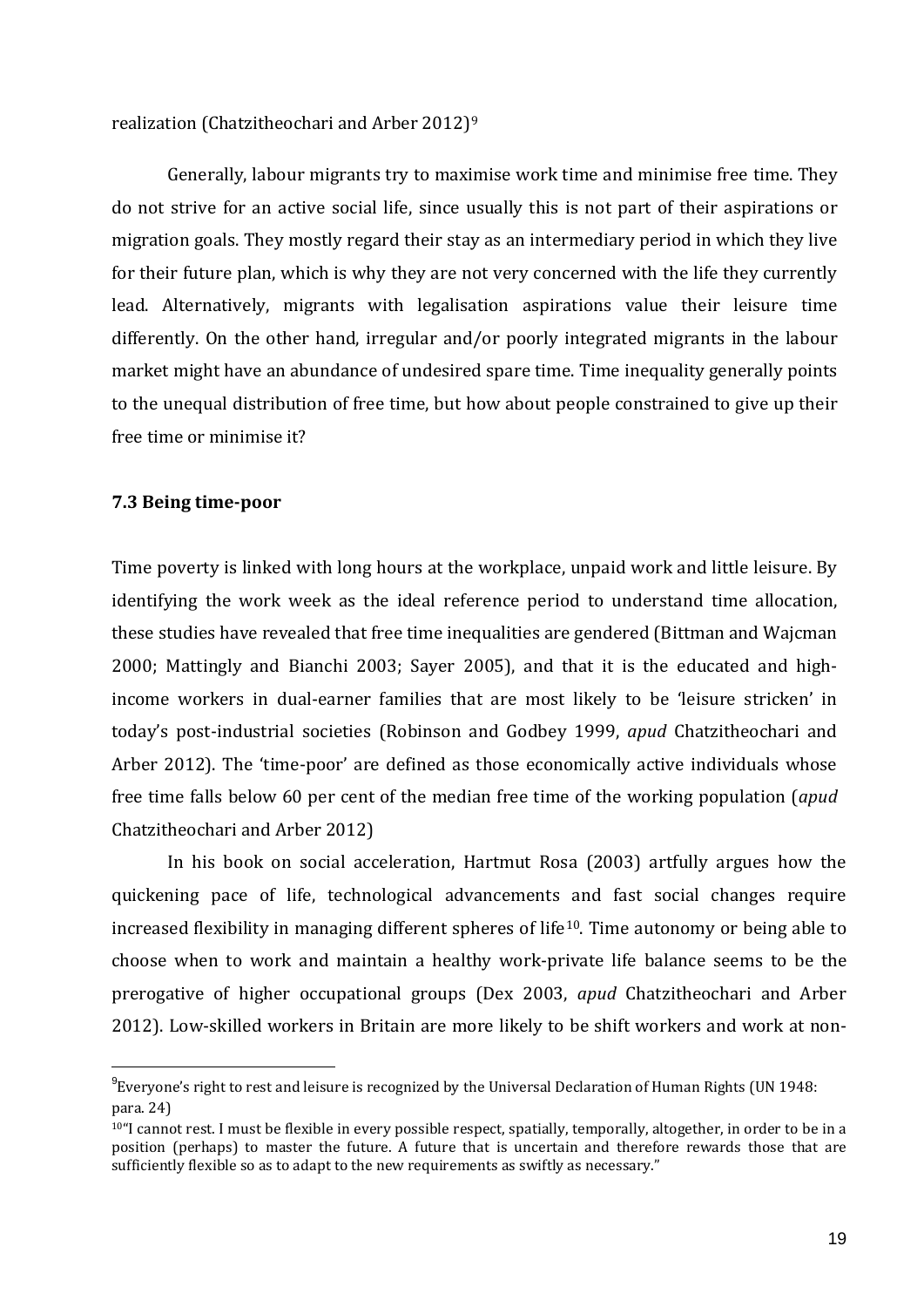standard times and/or on weekends as part of their contract and in order to raise extra income through 'unsocial' hours (Fagan 2001; ONS 2004). Van den Scott (2014) identifies the perils and problems around temporal embeddedness such as role strain (stress resulting from multiple temporal demands) and the commodification of time. More precisely, how the various temporal constraints are negotiated in different life spheres e.g. how temporal constraints from the work environment impact family and vice versa, how to better maintain boundaries between a public and a private self (Zerubavel 1979). Temporal constraints[11](#page-19-0) may be associated with gender, education, age or cultural orientation, to name a few (Daly 1996; Moen 2003; Presser 2003; Southerton 2006). Gender, for example, impacts how individuals conceptualize and plan for their futures (Maines and Hardesty 1987). Another gender implication is that employed women have less free time (Daly 1996: 179) and are generally temporally worse-off than men (Szalai 1966); however, they also have developed multitasking strategies which mean they often are better at balancing work and home lives than men (Moen 2003). Some groups have temporal dominance (Engel-Frisch 1943), such as those who work "ideal" nine-to-five jobs, and some are temporally isolated, such as railway workers (Cottrell 1939)

-

<span id="page-19-0"></span><sup>&</sup>lt;sup>11</sup>Cultures have varying degrees of dedication to schedules. Some are monochronic (goal-oriented, one thing at a time) and others polychronic (i.e. multi-tasking) (E. T. Hall, Bluedorn et al. 1992).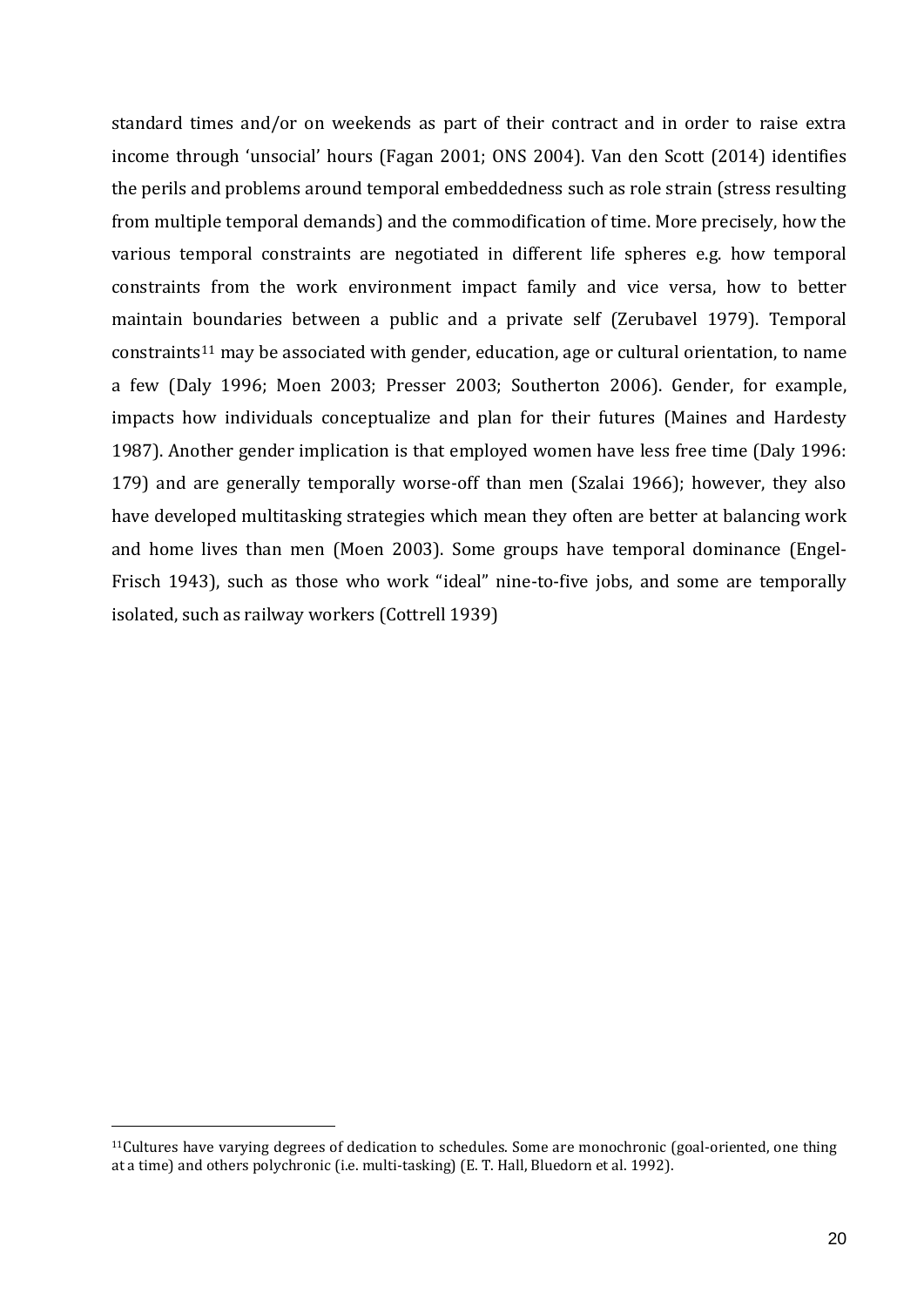# **8. Final remarks**

In migrant narratives, the decision to go abroad is marked as a special pinpoint in a person's life cycle, a major event that brings about irreversible changes. Change, disruption, loss with the familiar, uncertainty, waiting, these are the temporal tropes that more often than not characterize migration. The present review has put forward the main themes and theoretical categories arising from the conjunction of time scholarship with migration studies, following rather a thematic structure of the existing corpus of studies (than a chronological or progressive one).

Building on the sociological approaches on time and existing studies, this paper highlights the complex and fragmented nature of the migration processes across time rather than static events in one's timeline. The review presents the implications for the temporalities of separation and waiting in transnational families. It proceeds further to illuminate the role of agency in time horizons and decision making under conditions of uncertainty and insecurity materialized in various strategies or time perspectives. It then points to external dependencies in migration experience creating waiting time such as bureaucracy and the role of state and macrostructures in maintaining inequalities of sorts, specifically temporally ones (unequal distribution of free time). Decisions both on how one spends their time and life major choices are not always an individual prerogative but depending on macro structures beyond their control, therefore future research could explore the relation between the temporal perspective and the social class and the inequalities arising from it.

Hopefully this thematic framework will emphasize the temporal thickness/salience of migration and give a rationale as to why and how a temporal approach on migration could add more explanatory substance to studies in the field.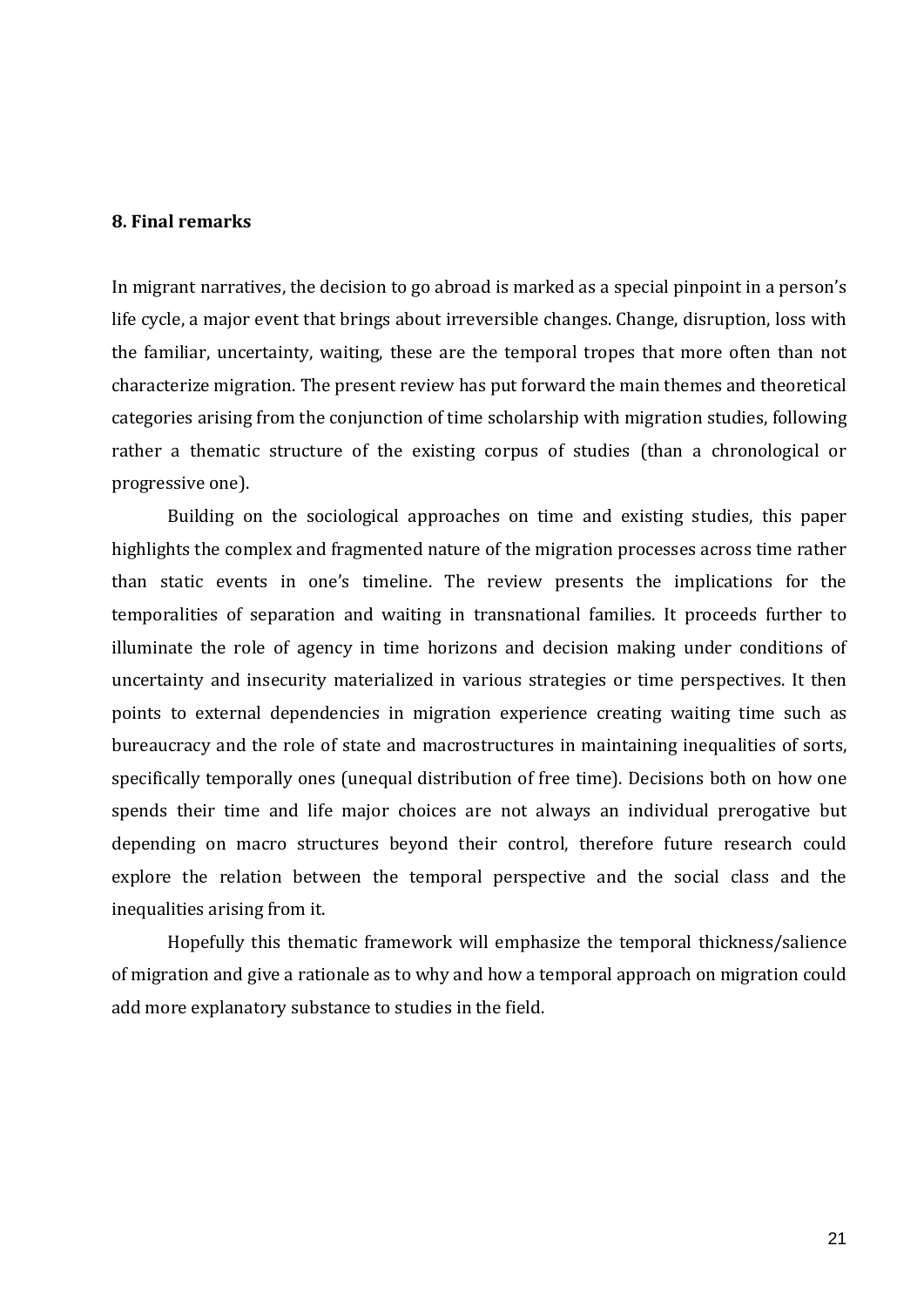#### **References**

Adam, Barbara. 1990. *Time and Social Theory*, Polity Press, Cambridge.

- Anderson, Bridget. 2010. Preemption, precaution, preparedness: anticipatory action and future geographies. Progress. *Human Geography* 34, 777 - 798.
- Bergman, Werner. 1992. The Problem of Time in Sociology: An Overview of the Literature on the State of Theory and Research on the `Sociology of Time', 1900-82. *Time Society* 1:81
- Bommes, Michael and Giuseppe Sciortino (eds.) 2011. *Foggy Social Structures. Irregular Migration, European Labour Markets and the Welfare State*. IMISCOE Research, Amsterdam University Research
- Carmo, Renato Miguel, Frederico Cantante and Nuno de Almeida Alves. 2014. Time projections: Youth and precarious employment . *Time & Society*, Vol. 23(3) 337–357
- Cvajner, Martina. 2011. Hyper-femininity as decency: Beauty, womanhood and respect in emigration. *Ethnography*, 12, 356-374.
- Cvajner, Martina. 2012. The Presentation of Self in Emigration: Eastern European Women in Italy in *The Annals of the American Academy of Political and Social Science,* 642: 186

Cwerner, Saul. 2001. The Times of Migration. *Journal of Ethnic and Racial Studies* 27, 7-36.

- de Genova, Nicholas. 2002. "Migrant 'Illegality' and Deportability in Everyday Life." *Annual Review of Anthropology* 31: 419–447.
- de Genova, Nicholas. 2004. "The Legal Production of Mexican/Migrant 'Illegality'." *Latino Studies* 2 (2): 160–185.

Emirbayer, M., & Mische, A. (1998). What is agency? In *American Journal of Sociology*, 103(4)

- Flaherty, Michael G. 2003. 'Time Work: Customizing Temporal Experience.' *Social Psychology Quarterly* 66(1): 17–33.
- Flaherty, Michael G. 2011. *The Textures of Time: Agency and Temporal Experience*. Philadelphia, Pa: Temple University Press.
- Flaherty, Michael G. 1999. *A Watched Pot: How We Experience Time.* New York: New York University Press.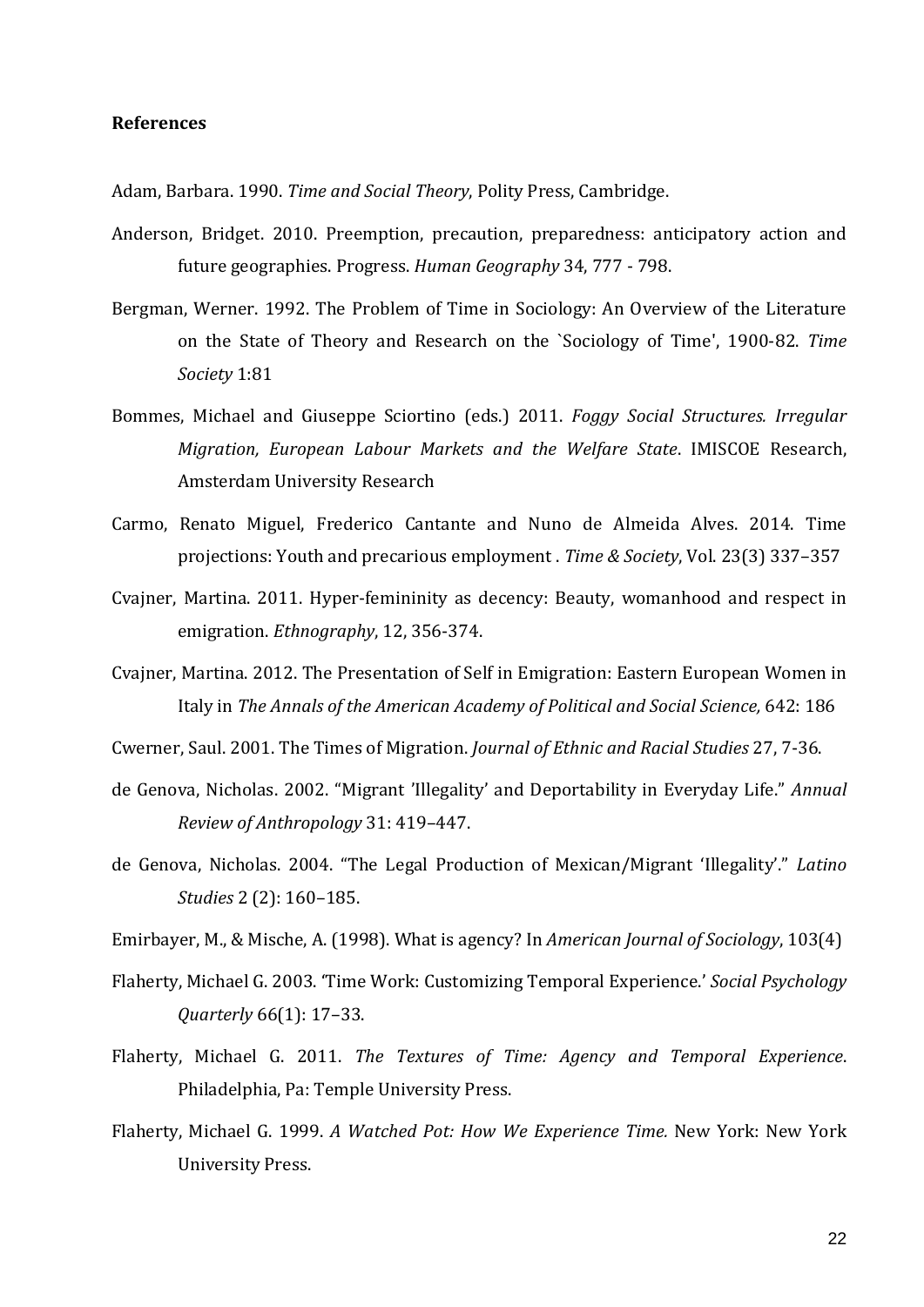- Flaherty, Michael G. 2002. 'Making Time: Agency and the Construction of Temporal Experience.' *Symbolic Interaction* 25(3): 379–88.
- Fullagar Simone P. and Peter R. Brown. 2003. Everyday Temporalities: Leisure, Ethics and Young Women's Emotional Wellbeing. *Annals of Leisure Research*, vol. 6, no. 3
- Griffiths, M., Rogers, A. and Anderson, B. 2013. 'Migration, Time and Temporalities: Review and Prospect', *COMPAS Research Papers*, University of Oxford.
- Fabian, Johannes. [1983](2002). *Time and the Other: How Anthropology Makes Its Object.* Columbia University Press
- Hage Ghassan. (2009). *Waiting.* Melbourne: Melbourne University Press
- Heintz, Monica. 2004. "[Time and the Work Ethic in Postsocialist Romania](http://monica.heintz.free.fr/Qualities%20of%20time%20chap%209.pdf)". In James, Wendy & David Mills (eds.) *The Qualities of Time: Temporal Dimensions of Social Form and Human Experience*, Oxford: Berg, 2004, pp. 171-183
- Hoy, D. C. 2009. *The Time of Our Lives: A Critical History of Temporality*. Cambridge, MA: MIT Press.
- Kindler, Marta. 2011. *A 'Risky' Business? Ukrainian Migrant Women in Warsaw's Domestic Work Sector*. IMISCOE Dissertations. Amsterdam University Press
- King, R., Thomson, M., Fielding, T. & Warnes, T. 2006. Time, generations and gender in migration and settlement. In: R. Penninx , M. B., and K. Kraal (ed.) *The Dynamics of International Migration and Settlement in Europe: A State of the Art*. Amsterdam University Press
- Mar, Philipp. 2005. Unsettling Potentialities: Topographies of Hope in Transnational Migration in *Journal of Intercultural Studies* Vol. 26, Issue 4
- Marcus G.E. (1995). Ethnography in/of the world system: The emergence of multi-sited ethnography. *Annual Review of Anthropology,* 24: 95-117;
- Marchetti, Sabrina and Alessandra Venturini. 2014. Mothers and Grandmothers on the Move: Labour Mobility and the Household Strategies of Moldovan and Ukrainian Migrant Women in Italy in *International Migration* Vol. 52 (5)
- Mazzucato, Valentina. 2009. 'Bridging Boundaries with a Transnational Research Approach: A Simultaneous Matched Sample Methodology', in Falzon, M.-A. (ed.), *Multi-Sited*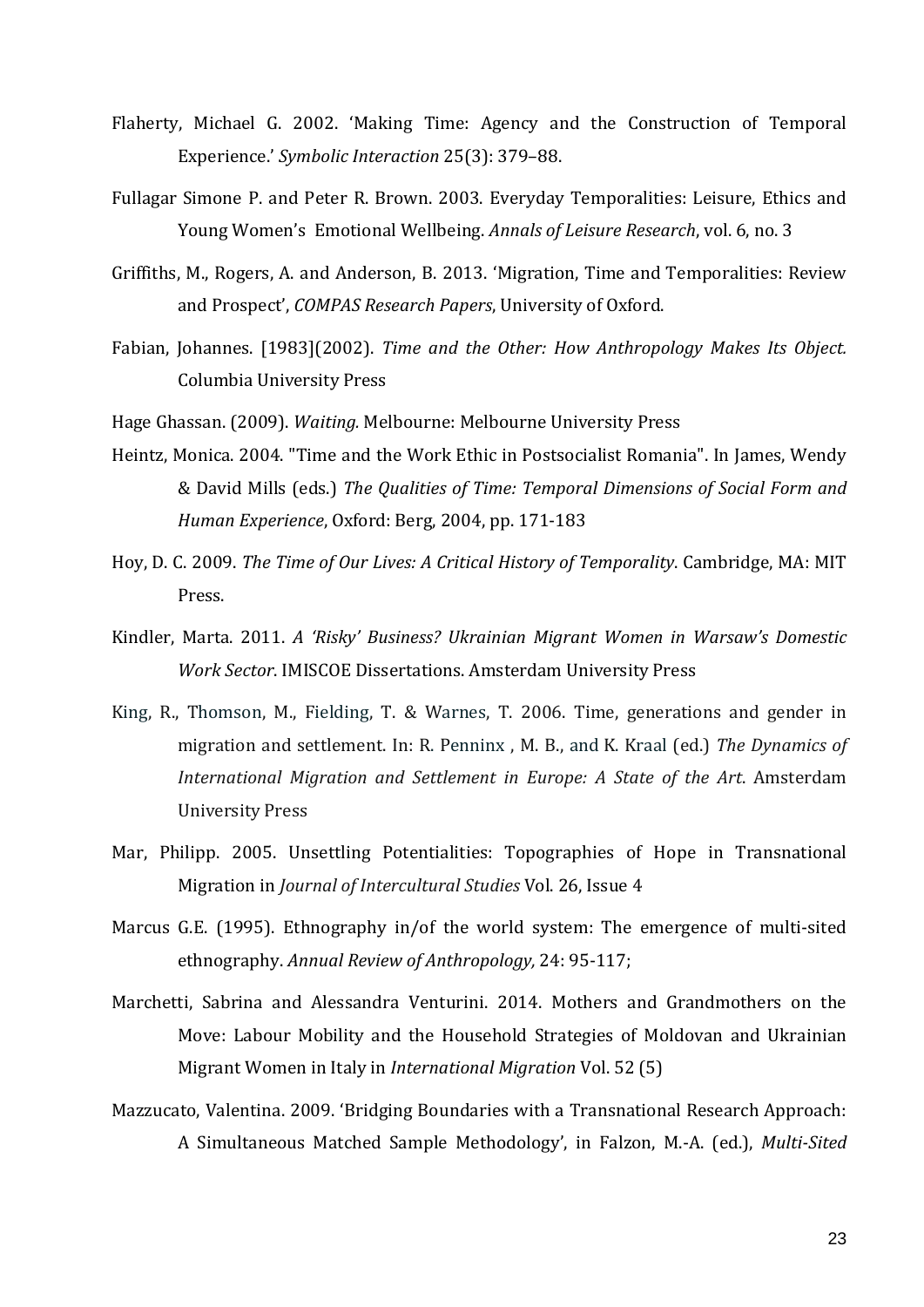*Ethnography. Theory, Praxis and Locality in Contemporary Research*, pp. 215–32. Aldershot: Ashgate.

- McGheea, Derek, Sue Heathb and Paulina Trevena. 2012. Dignity, happiness and being able to live a 'normal life' in the UK an examination of post-accession Polish migrants' transnational autobiographical fields. *Social Identities* Vol. 18, No. 6, 711-727
- Menjivar, Cecilia. 2006. Liminal Legality: Salvadoran and Guatemalan Immigrants' Lives in the United States. *American Journal of Sociology* , Vol. 111, No. 4 (January 2006) , pp. 999-1037
- Munn, Nancy D. (1992). The Cultural Anthropology of Time: A Critical Essay. *Annual Review of Anthropology,* 21: 93-123
- Näre, Lena. 2007. Ukrainian and Polish domestic workers in Naples: a case of East-South migration, *Migration Online*, Prague.
- Nowicka, Magdalena, Anna Cieslik. 2014. Beyond methodological nationalism in insider research with migrants. *Migration Studies*, Volume 2, Number 1, pp 1–15 Published by Oxford University Press
- Frances Pine. 2014. Migration as Hope: Space, Time, and Imagining the Future. *Current Anthropology*, Vol. 55, No. S9, Crisis, Value, and Hope: Rethinking the Economy, pp. S95-S104
- Paloma E. Villegas, 'I can't even buy a bed because I don't know if I'll have to leave tomorrow': temporal orientations among Mexican precarious status migrants in Toronto, *Citizenship Studies*, 2014, 18, 3-4, 277
- Parreñas Rachel S. 2001. *Servants of Globalization. Women, Migration, and Domestic Work*. Palo Alto, CA, Stanford University Press.
- Parreñas, Rachel S. 2001 *Servants Of Globalization: Women, Migration And Domestic Work,*  Stanford UP, Stanford.
- Robertson, Shanti. 2015. 'The temporalities of international migration: implications for ethnographic research', in S Castles, D Ozkul & MA Cubas (eds), *Social transformation and migration: national and local experiences in South Korea, Turkey, Mexico and Australia*, Palgrave Macmillan, Basingstoke, pp. 45-60.